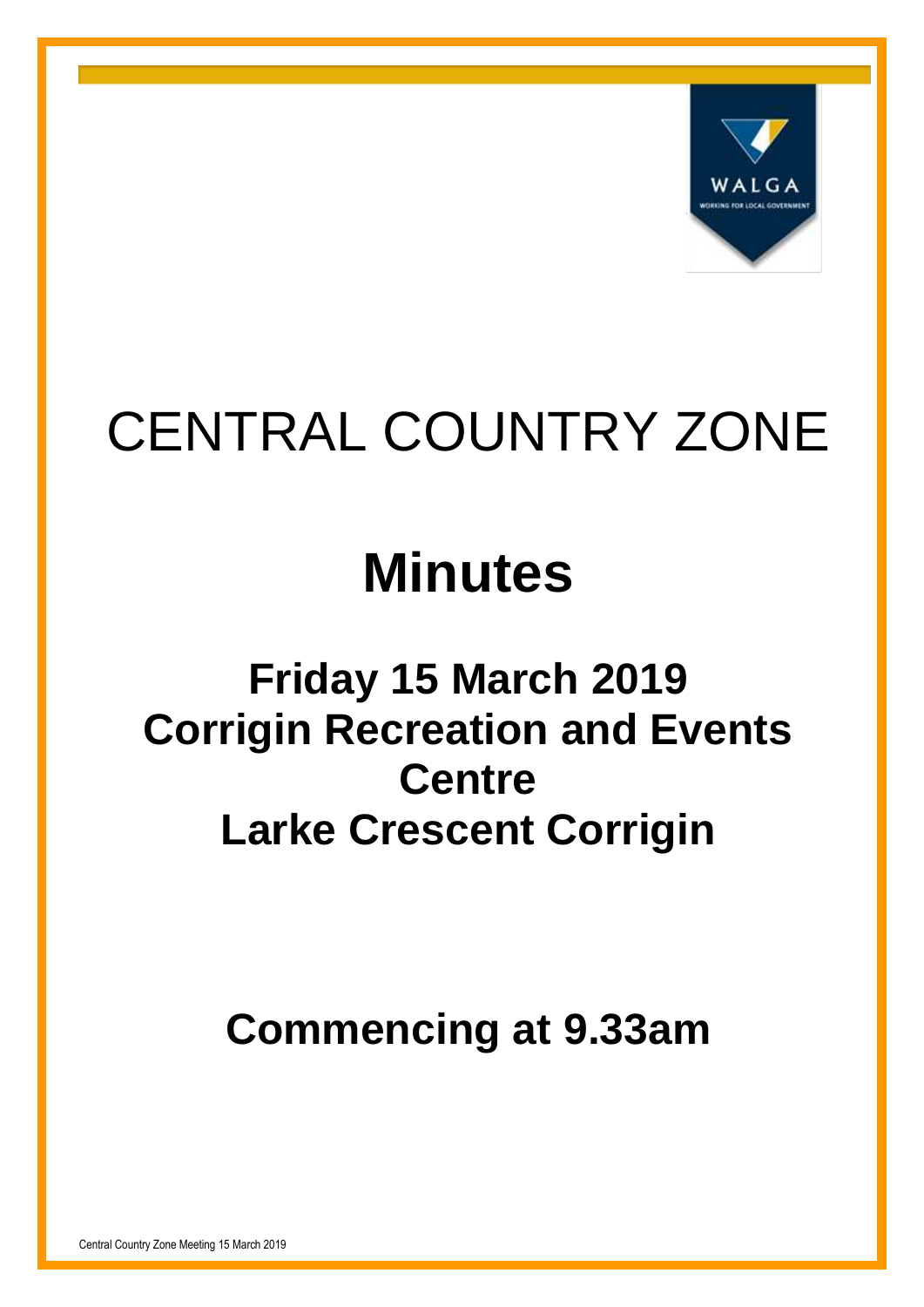## **Table of Contents**

| 1.0                    |                                                              |                                                                                                                                                                                                    |    |
|------------------------|--------------------------------------------------------------|----------------------------------------------------------------------------------------------------------------------------------------------------------------------------------------------------|----|
|                        | 1.1<br>$1.2$                                                 |                                                                                                                                                                                                    |    |
| 2.0                    |                                                              |                                                                                                                                                                                                    |    |
| 3.0                    |                                                              |                                                                                                                                                                                                    | .5 |
| 4.0                    |                                                              |                                                                                                                                                                                                    |    |
| 5.0                    |                                                              |                                                                                                                                                                                                    |    |
|                        | 5.1<br>5.2<br>5.3                                            |                                                                                                                                                                                                    |    |
| 6.0                    |                                                              |                                                                                                                                                                                                    |    |
|                        | 6.1<br>6.2<br>6.2.1<br>6.2.2<br>6.2.3<br>6.2.4<br>6.3<br>6.4 | Item 10.5 Customer Service Standards for Collection Network of Container Deposit Scheme - Shire of<br>Local Government Act Review Working Group Meeting - Wednesday 6 February 2019 (Attachment) 9 |    |
| 7.0<br><b>BUSINESS</b> |                                                              | <b>WESTERN AUSTRALIAN LOCAL GOVERNMENT ASSOCIATION (WALGA)</b>                                                                                                                                     |    |
|                        | 7.1<br>7.2<br>7.3<br>7.4<br>7.5<br>7.6<br>7.7                |                                                                                                                                                                                                    |    |
| 8.0                    |                                                              | <b>FINANCE</b>                                                                                                                                                                                     | 21 |
|                        | 8.1                                                          |                                                                                                                                                                                                    |    |
| 9.0                    |                                                              | <b>ZONE REPORTS.</b>                                                                                                                                                                               | 25 |
|                        | 9.1<br>9.2<br>9.3<br>9.4                                     |                                                                                                                                                                                                    |    |
| 10.0                   |                                                              |                                                                                                                                                                                                    |    |
|                        | 10.1<br>10.2<br>10.3                                         | Partnering Agreement for the Provision of Mutual Aid for Recovery during Emergencies - Shire of                                                                                                    |    |
| 11.0                   |                                                              |                                                                                                                                                                                                    |    |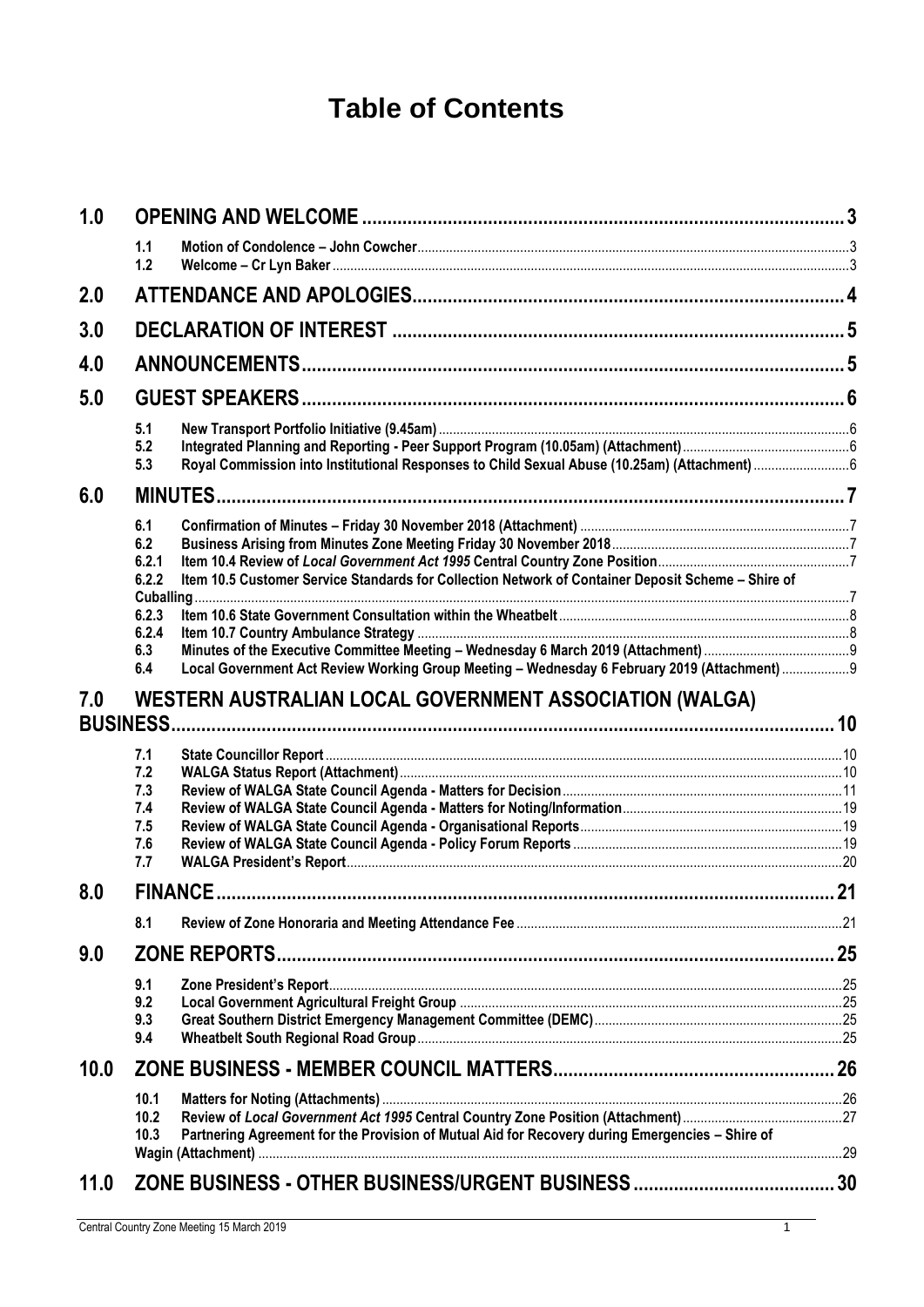| 14.1<br>14.2 |  |
|--------------|--|
| 14.3<br>14.4 |  |
|              |  |
|              |  |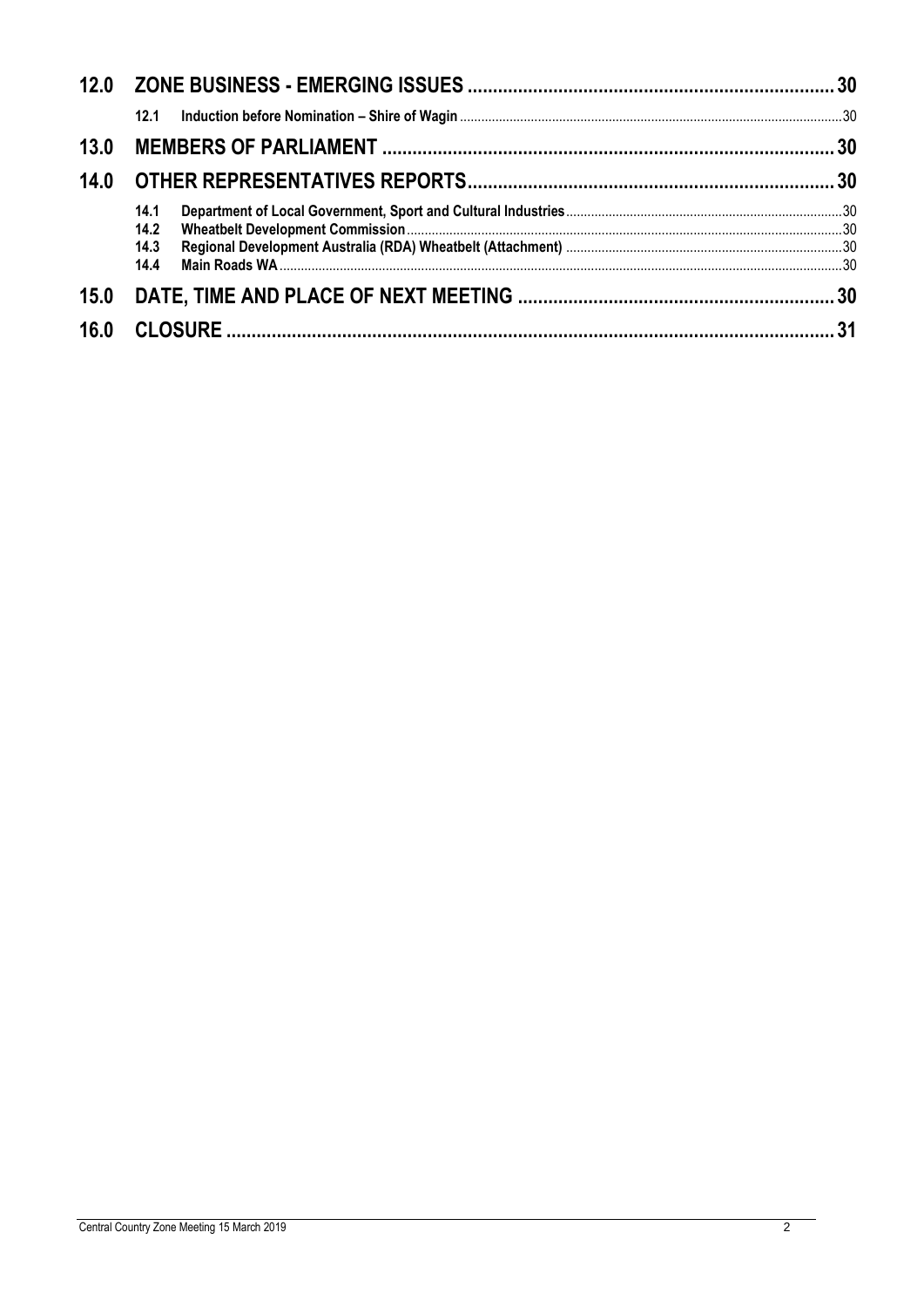## **Minutes**

## **Central Country Zone of WALGA**

## **Friday 15 March 2019, commencing at 9.33am**

## <span id="page-3-0"></span>**1.0 OPENING AND WELCOME**

In opening the meeting at 9.33am, Cr Conley welcomed all delegates and guests to the meeting and proceeded to Item 1.1.

#### <span id="page-3-1"></span>**1.1 Motion of Condolence – John Cowcher**

On the 16th January 2019 John Cowcher sadly lost his life in a boating incident. John and his family were enjoying their annual holiday in Peaceful Bay when he was tragically taken from us.

John was first elected to the Council of the Shire of Williams in 1993. He served as Deputy President and was then elected President in 1999. He continued in the position of President for almost 20 years until his untimely death.

To have devoted so much to the community of Williams through his local government service speaks volumes for the character of John. He lived and breathed community engagement and was passionate about delivering on the Williams community's aspirations.

John was a regular delegate at Zone Meetings and actively participated in developing Zone policy. He will be sadly missed for his keen interest in local government matters and for his wise counsel

John served as Deputy President of the Zone for the 2013-2015 period. He was actively involved in representing the views of the Zone on fire management and the Emergency Service Levy and was instrumental in the Zone setting up a Zone Working Group that had the task of seeking an independent review of the current management and distribution of the Emergency Services Levy.

Many delegates will remember John's welcome to the last Central Country Zone meeting in Williams in November 2018 and the passion with which he promoted Williams and its many achievements, particularly around the aged care facilities.

The Zone extends its deepest sympathy to Heidi, Christopher and Michael.

The Zone President Cr Conley then invited delegates to observe a minute silence in memory of John.

#### <span id="page-3-2"></span>**1.2 Welcome – Cr Lyn Baker**

Cr Lyn Baker, President Shire of Corrigin extended a welcome to Corrigin to delegates and guests and outlined some of the current activities and community initiatives being delivered in the community.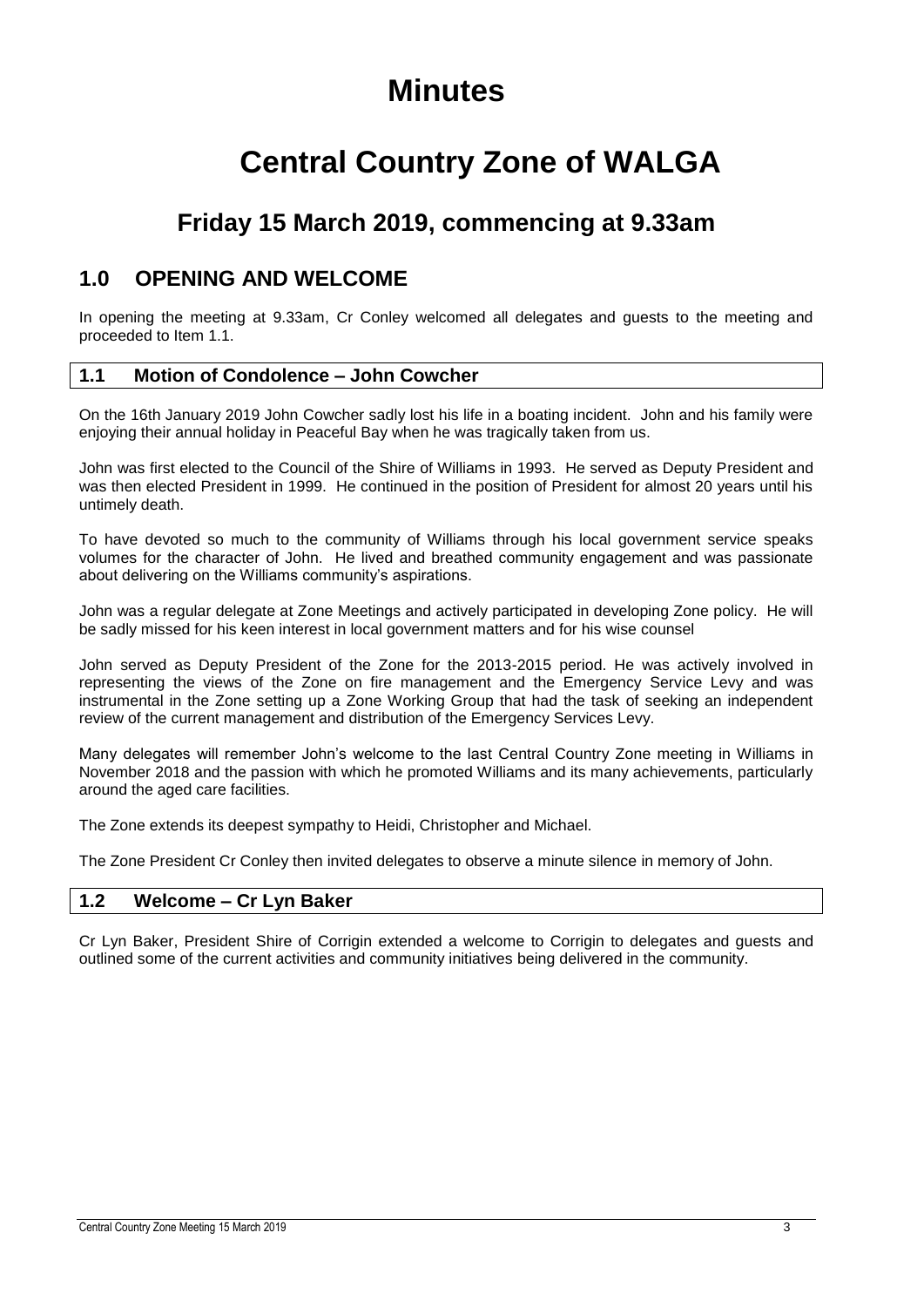## <span id="page-4-0"></span>**2.0 ATTENDANCE AND APOLOGIES**

#### **Attendance**

Cr Mark Conley (Chair) **President**, Shire of Cuballing Cr Dee Ridgway President, Shire of Beverley Cr Chris Pepper **Cricia Cr Chris Pepper Cricia Cr Chris Peputy President**, Shire of Beverley<br>Mr Stephen Gollan **CEO**, Shire of Beverley Cr Katrina Crute President, Shire of Brookton Cr Neil Walker **Deputy President, Shire of Brookton** Ms Vicki Morris DCEO, Shire of Brookton Cr Lyn Baker **President, Shire of Corrigin** President, Shire of Corrigin Cr Des Hickey **Deputy President, Shire of Corrigin** Ms Natalie Manton CEO, Shire of Corrigin Mr Gary Sherry **CEO**, Shire of Cuballing<br>Mr Allen Cooper **COLOGY CONSISTS** Cr Barry West President, Shire of Kulin Cr Rodney Duckworth **Cr Rodney Duckworth** Deputy President, Shire of Kulin<br>Mr Garrick Yandle CEO, Shire of Kulin Mr Garrick Yandle CEO, Shire of Kulin<br>Cr Jeanette De Landgrafft Cr Jeanette De Landgrafft Cr Jeanette De Landgrafft Cr Steve Hunt Deputy President, Shire of Lake Grace Ms Denise Gobbart CEO, Shire of Lake Grace Cr Bill Mulroney President, Shire of Pingelly Cr David Freebairn **Deputy President, Shire of Pingelly** Mr Mark Dacombe **A/CEO** Shire of Pingelly Cr Brett McGuinness Deputy President, Shire of Quairading Mr Graeme Fardon CEO, Shire of Quairading<br>Cr Phillip Blight (entered the meeting at 10.55am) Cr President, Shire of Wagin Cr Phillip Blight (entered the meeting at 10.55am) Cr Greg Ball (entered the meeting at 10.55am) Councillor, Shire of Wagin Mr Peter Webster (entered the meeting at 10.55am) CEO, Shire of Wagin **Cr Ian Turton** Cr Ian Turton Councillor, Shire of Wandering Cr Ray Harrington OAM President, Shire of West Arthur Ms Nicole Wasmann CEO, Shire of West Arthur Cr Julie Russell President, Shire of Wickepin Mr Mark Hook CEO, Shire of Wickepin Cr Moya Carne Carne Councillor, Shire of Williams Mr Geoff McKeown CEO, Shire of Williams

CEO, Shire of Beverley A/CEO, Shire of Dumbleyung President, Shire of Lake Grace

Mr Bruce Wittber, Joint Executive Officer

#### **WALGA Representatives**

Mr Ian Duncan, Executive Manager Infrastructure Ms Anne Banks-McAllister AM, Regional Capacity Building Manager

#### **Department of Local Government, Sport and Cultural Industries**

Ms Geneveve Giumelli, Senior Legislation and Strategy Officer

#### **Guests**

| Mr Craig Manton    | Regional Manager, Wheatbelt Region Main Roads WA                  |
|--------------------|-------------------------------------------------------------------|
| Mr Dennis O'Reilly | General Manager Regional Services, Department of Transport        |
| Ms Louise Adamson  | Operations Manager, MRWA Central Wheatbelt Region                 |
| Mr Gordon MacMile  | Director Strategic Coordination and Delivery, Department of Local |
|                    | Government, Sport and Cultural Industries                         |
| Ms Mandy Walker    | Director Regional Development, RDA Wheatbelt Inc                  |
| Mr Stephen Grimmer | Facilitator Strategy and Improvement City of Albany and IPR       |
|                    | Support Program Co-ordinator                                      |
| Ms Pip Kirby       | <b>Wheatbelt Development Commission</b>                           |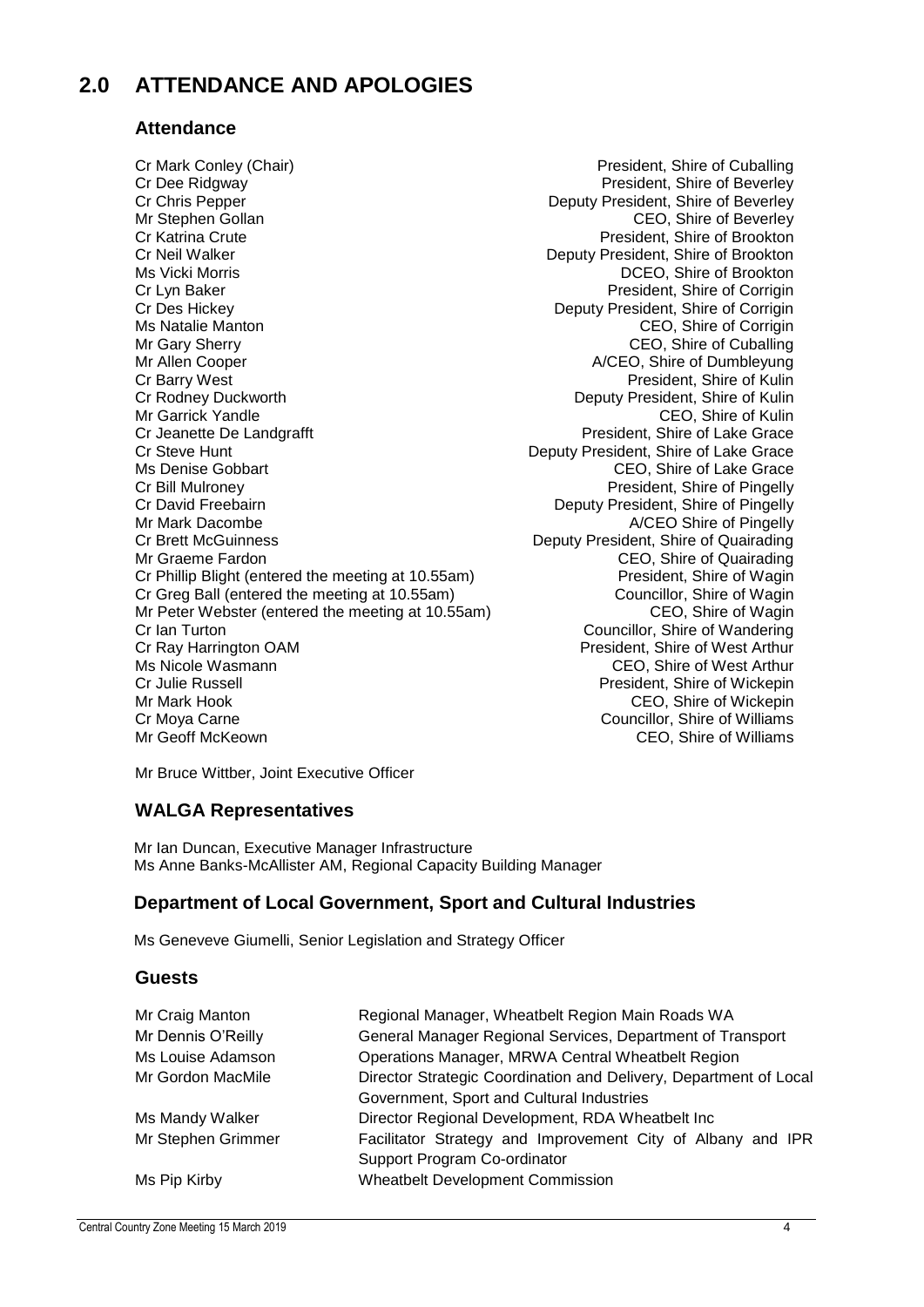## **Apologies**

| Shire of Narrogin  |                                              |
|--------------------|----------------------------------------------|
| Cr Wayne Davies    | President, Shire of Quairading               |
| Shire of Wagin     | late attendance                              |
| Cr Brendan Whitely | President, Shire of Wandering                |
|                    | Ms Amanda O'Halloran CEO, Shire of Wandering |

| Mr Wayne Scheggia                                                                                                                                                    | Deputy CEO WALGA                                                                                                                                                                                                         |
|----------------------------------------------------------------------------------------------------------------------------------------------------------------------|--------------------------------------------------------------------------------------------------------------------------------------------------------------------------------------------------------------------------|
| Hon Mia Davies MLA<br>Mr Peter Rundle MLA<br>Hon Martin Aldridge MLC<br>Hon Jim Chown MLC<br>Hon Colin De Grussa MLC<br>Hon Laurie Graham MLC<br>Hon Darren West MLC | Member for Central Wheatbelt<br>Member for Roe<br>Member for Agricultural Region<br>Member for Agricultural Region<br>Member for Agricultural Region<br>Member for Agricultural Region<br>Member for Agricultural Region |
| Mr Tim Woolerson                                                                                                                                                     | General Manager Transwa                                                                                                                                                                                                  |
| Ms Helen Westcott                                                                                                                                                    | <b>Joint Executive Officer</b>                                                                                                                                                                                           |

## <span id="page-5-0"></span>**3.0 DECLARATION OF INTEREST**

Nil

## <span id="page-5-1"></span>**4.0 ANNOUNCEMENTS**

Nil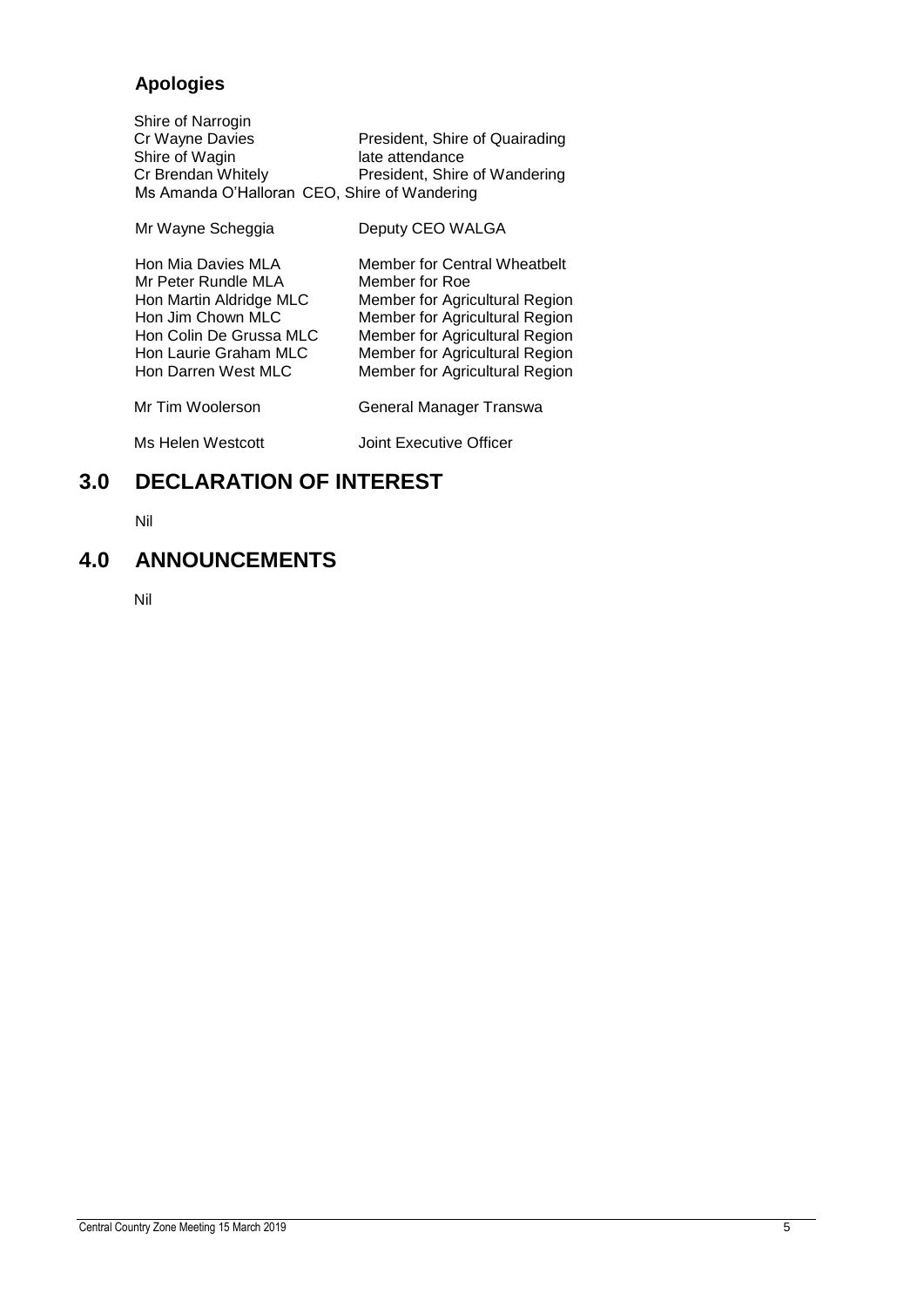## <span id="page-6-0"></span>**5.0 GUEST SPEAKERS**

#### <span id="page-6-1"></span>**5.1 New Transport Portfolio Initiative (9.45am)**

Mr Craig Manton, Regional Manager MRWA and Mr Dennis O'Reilly, General Manager Regional Services Department of Transport will present on the Transport Portfolio Unified Relationship Management Trial.

#### <span id="page-6-2"></span>**5.2 Integrated Planning and Reporting - Peer Support Program (10.05am) (Attachment)**

Ms Anne Banks-McAllister AM, Regional Capacity Building Manager WALGA and Mr Stephen Grimmer, Facilitator Strategy and Improvement City of Albany and IPR Support Program Co-ordinator

#### **Background:**

The eleven Local Governments in the Great Southern recently completed a pilot peer support program for implementing the requirements of Integrated Planning and Reporting (IPR). The program is all about the sharing of practical tools, templates, ideas and experience in implementing and maintaining the requirements of the Integrated Planning & Reporting Framework, supported by a Program Facilitator and regional peers. The program has been so successful that all eleven participants are still actively involved and the program is being rolled out in the South West. A number of Local Governments across Western Australia have expressed interest in the program.

The program is supported by WALGA, the Department of Local Government, Sport and Cultural Industries and LG Professionals WA. As administrators of the program, LG Professionals WA has successfully applied for funding to roll the program out across the state and the program is now engaging with other rural and regional Local Governments to determine the best way to achieve this. The Program Facilitator (Stephen Grimmer from the City of Albany) is available to present on the Peer Support Program with interested Local Governments, to share the Great Southern experience and to listen and understand the best way to take the program into other areas.

The South West is currently looking to participate in the Program.

A brochure is attached.

#### <span id="page-6-3"></span>**5.3 Royal Commission into Institutional Responses to Child Sexual Abuse (10.25am) (Attachment)**

Mr Gordon MacMile, Director Strategic Coordination and Delivery, Department of Local Government, Sport and Cultural Industries

Presentation on consultation being undertaken by the Department of Local Government, Sport and Cultural Industries with local government on the National Redress Scheme for Institutional Child Sexual Abuse (Information and Discussion Paper attached).

10.55am Cr Blight, Cr Ball and Mr Webster entered the meeting

#### **10.58am Meeting adjourned for morning tea**

#### **11.20am Meeting reconvened after morning tea**

At this point of the meeting Cr Conley invited the representative of the Department of Local Government, Sports and Cultural Industries (DLGSC) to address the meeting

Ms Geneveve Giumelli Senior Legislation and Strategy Officer gave an update on the activities of the DLGSC. A copy of the DLGSC Update is attached to minutes.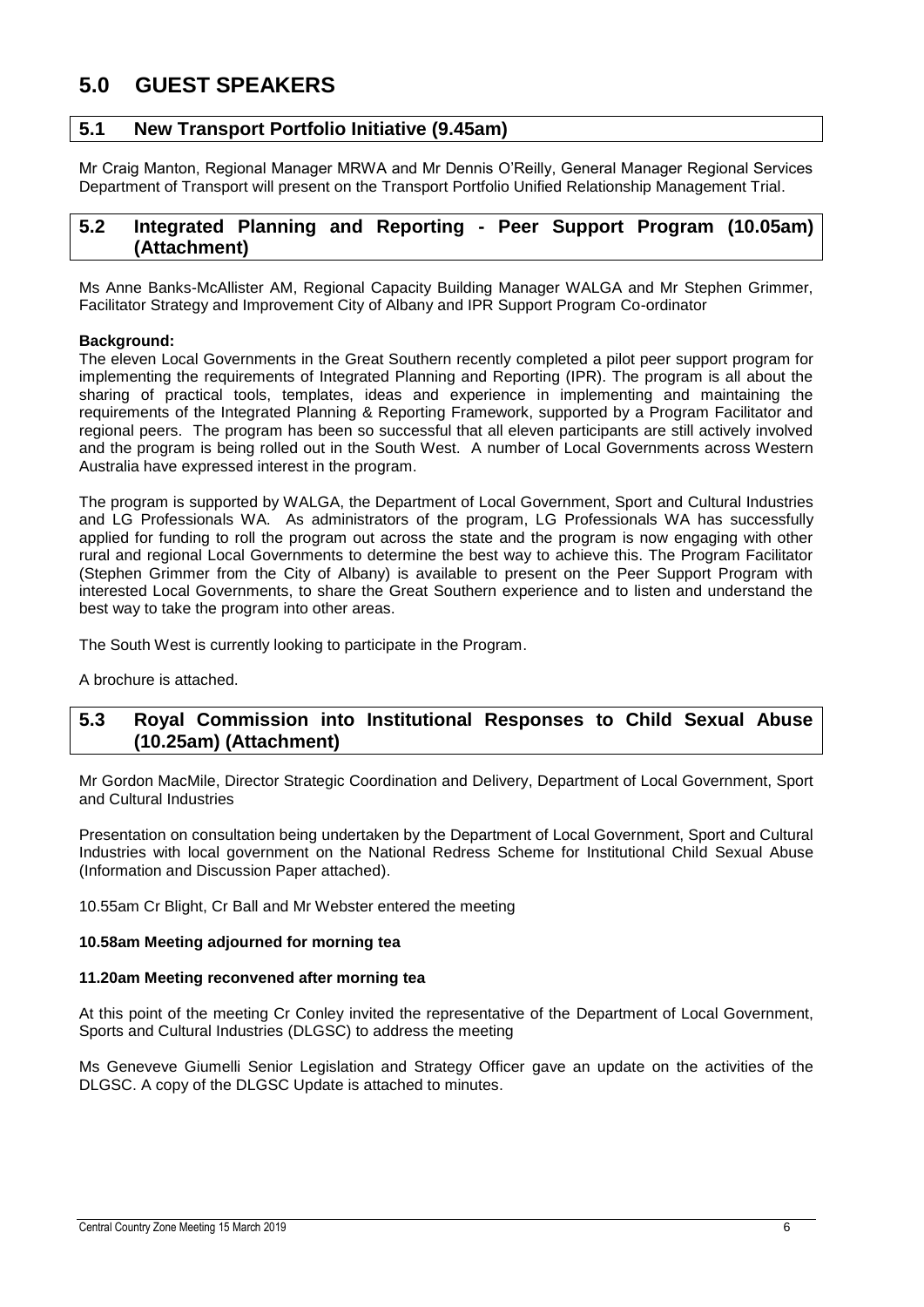## <span id="page-7-0"></span>**6.0 MINUTES**

#### <span id="page-7-1"></span>**6.1 Confirmation of Minutes – Friday 30 November 2018 (Attachment)**

Presenting the Minutes of the Central Country Zone Meeting held on Friday 30 November 2018.

#### **Meeting Comment:**

The Executive Officer advised that it had been brought to his attention that the Hon Rick Mazza MLC was in attendance for part of the last Zone Meeting and as such the attendance list should be amended accordingly.

#### **RECOMMENDATION:**

That the Minutes of the Meeting of the Central Country Zone held Friday 30 November 2018 be confirmed as a true and accurate record of the proceedings.

## **RESOLUTION: Moved: Cr Baker Seconded: Cr Blight**

**That the Minutes of the Meeting of the Central Country Zone held Friday 30 November 2018 be confirmed as a true and accurate record of the proceedings subject to the inclusion of Hon Rick Mazza MLC in the attendance list.**

**CARRIED**

#### <span id="page-7-2"></span>**6.2 Business Arising from Minutes Zone Meeting Friday 30 November 2018**

#### <span id="page-7-3"></span>**6.2.1 Item 10.4 Review of** *Local Government Act 1995* **Central Country Zone Position**

Following the last Zone Meeting the Draft Response prepared by the Local Government Act Review Working Group in respect to beneficial organisations, financial management and rates, fees and charges, and endorsed by the Zone has been submitted to the Department of Local Government, Sport and Cultural Industries and WALGA.

#### <span id="page-7-4"></span>**6.2.2 Item 10.5 Customer Service Standards for Collection Network of Container Deposit Scheme – Shire of Cuballing**

This matter was considered at the last Zone Meeting when it was resolved as follows:

*RESOLUTION: Moved: Mr Fardon Seconded: Cr West*

- *1. That the Central Country Zone make a submission to the Department of Water and Environmental Regulation in relation to the draft Container Deposit Scheme (CDS) Customer Service Standards pointing out the following concerns:*
	- *lack of consideration of district/Shire population – Central Country Zone is of the view that within the Zone the minimum requirement in respect to refund point population thresholds should be the district population and not town population;*
	- *consideration of distance - the service standards of outer regional areas to provide a collection point within 100kms and travelling two hours to access a collection point is too great and will discourage participation in the CDS; and*
	- *lack of local refund points reducing impacting on use of CDS - the lack of local collection points could significantly reduce the positive impacts of the CDS in the Central Country Zone.*
	- *2. That a representative of the Department of Water and Environmental Regulation with knowledge of the Container Deposit Scheme and proposed Customer Service Standards be invited to attend the next meeting of the Zone.*

*CARRIED*

A submission on the Container Deposit Scheme Customer Service Standards was prepared and submitted by the 6 December 2018. A copy of the submission was distributed to all Member Councils.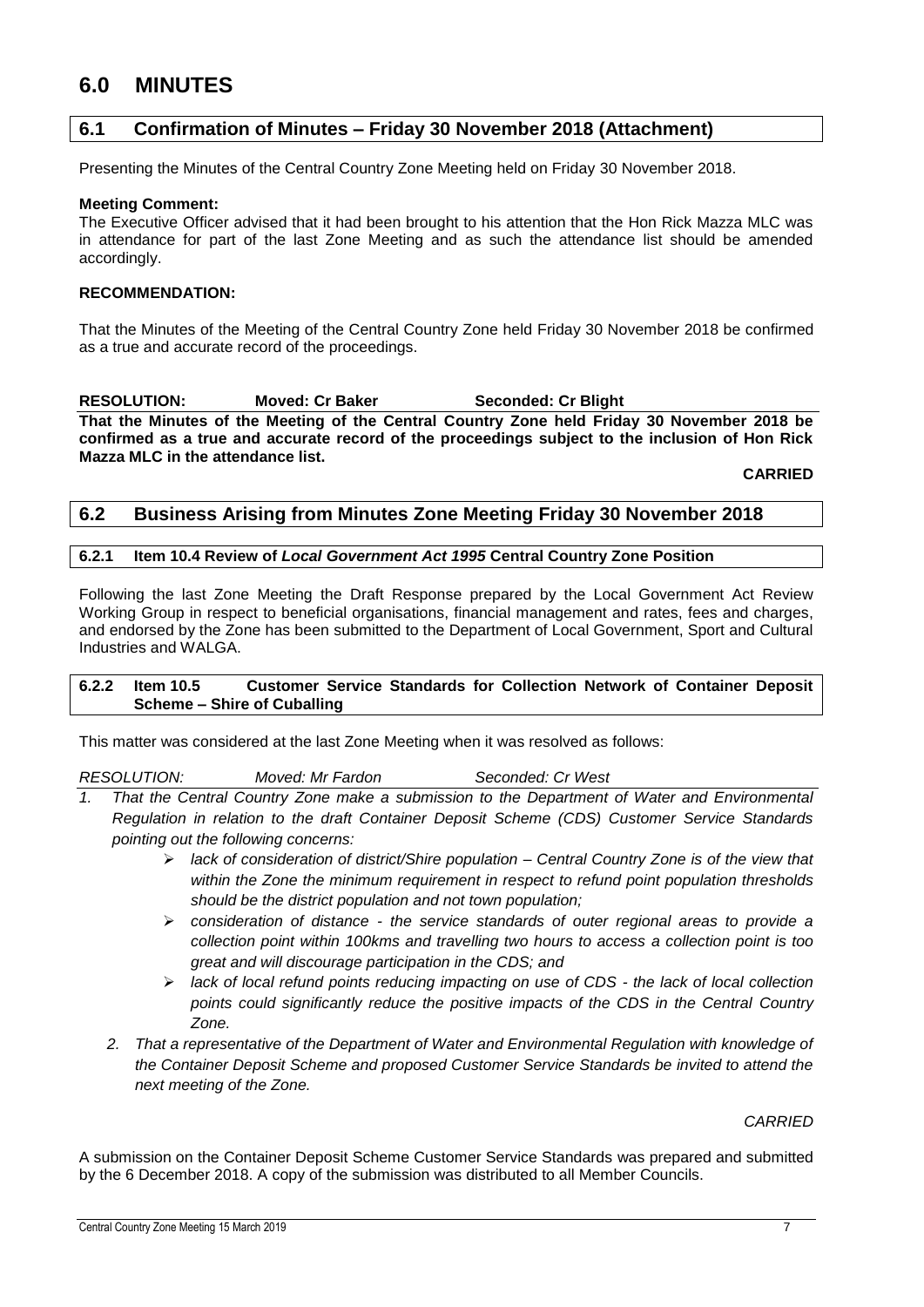A representative of the Department of Water and Environmental Regulation was invited to attend this meeting of the Zone but the Executive Officer was advised by Ro Richardson, Manager Container Deposit Scheme that *"Unfortunately, I will not be able to attend your Zone meeting due to project work pressures but would appreciate a copy of the minutes"*.

#### Mr Richardson also advised:

*The customer service standards nominate a minimum number of refund points, however local governments without a nominated refund point are encouraged to submit proposals for refund points addressing customer convenience and required handling fee once the coordinator opens the collection network tender process.*

#### **RECOMMENDATION:**

That the report be noted.

#### **RESOLUTION: Moved: Mr Sherry Seconded: Cr Mulroney That the report be noted.**

**CARRIED**

#### <span id="page-8-0"></span>**6.2.3 Item 10.6 State Government Consultation within the Wheatbelt**

This matter was considered at the last Zone Meeting when it was resolved as follows:

*RESOLUTION: Moved: President Ballard Seconded: Cr Ball*

- *1. That the Central Country Zone write to the Minister for Regional Development expressing concern that on occasions State Government Agencies, in conducting community and local government consultation, fail to hold consultations in various locations within the Wheatbelt which prevent relevant community input.*
- *2. That a copy of the correspondence to the Minister be also sent to all Members of Parliament representing the Central Country Zone.*

*CARRIED*

Correspondence was prepared and sent to the Minister for Regional Development together with all local Members of Parliament. No response has been received from the Minister however a number of Members of Parliament have responded with most waiting for a response from the Minister before dealing with the matter further.

#### <span id="page-8-1"></span>**6.2.4 Item 10.7 Country Ambulance Strategy**

This matter was considered at the last Zone Meeting when it was resolved as follows:

*RESOLUTION: Moved: Cr Baker Seconded: Cr Ball*

- *1. That the Central Country Zone prepare correspondence to the public consultation on Country Ambulance Strategy incorporating the following issues:*
	- *Declining volunteer numbers;*
	- *Transfer of Responsibilities from St John Ambulance to WA Country Health Service;*
	- *Viability of St John Ambulance Sub-centres;*
	- *Adoption of a Paid Staff Model;*
	- *Developing improved relationships with local governments;*
	- *Improved quality of health and hospital services to remove the requirement for inter hospital transfers; and*
	- *Change to WA Country Health Service policy that does not enable patients to be transported to the most appropriate hospital facility.*
- *2. That a copy of the correspondence submitted to the public consultation on Country Ambulance Strategy be forwarded to WALGA for information and action.*

*CARRIED*

A submission on the Country Ambulance Strategy was prepared and submitted by the 10 December 2018. A copy of the submission was distributed to all Member Councils.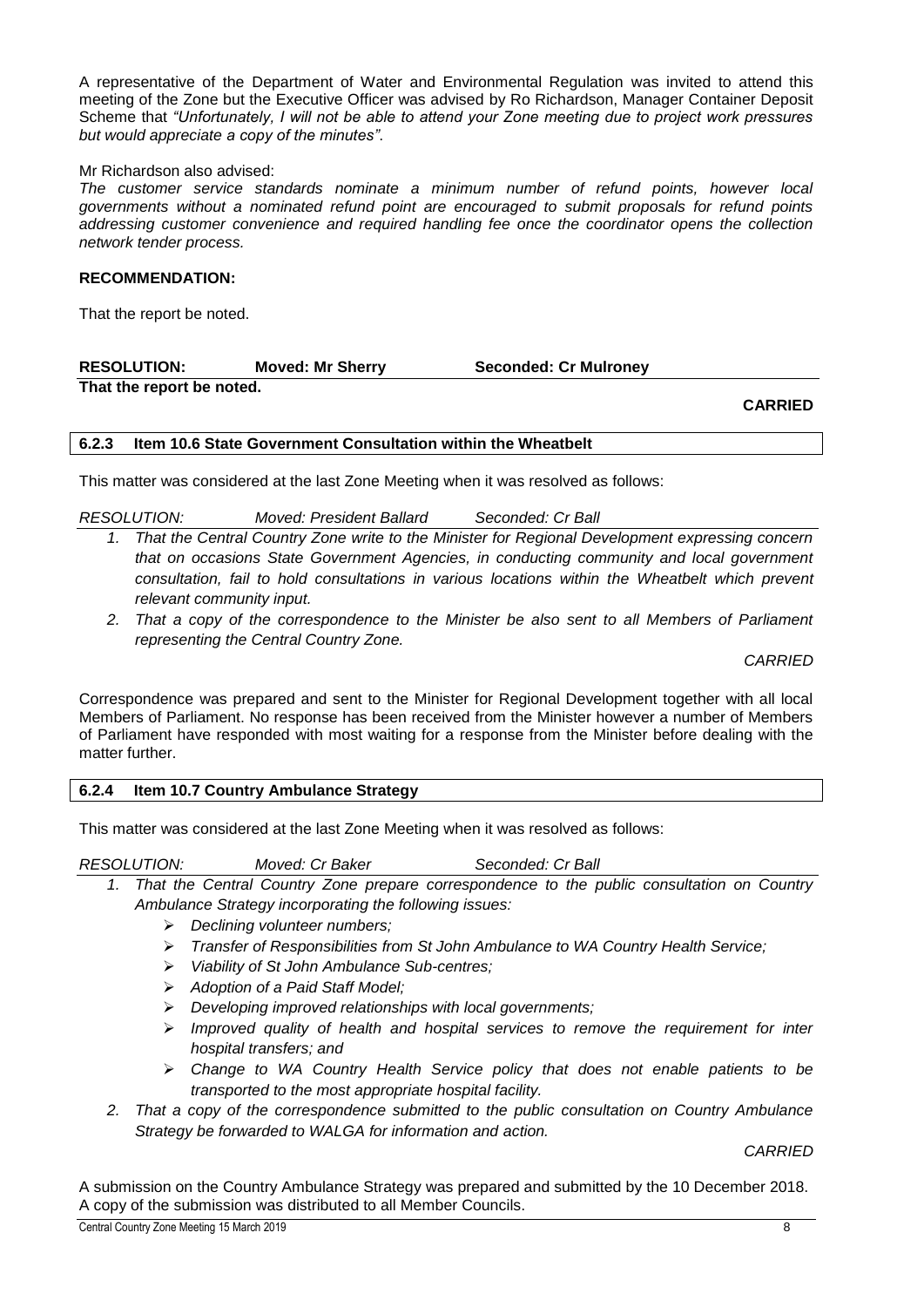#### <span id="page-9-0"></span>**6.3 Minutes of the Executive Committee Meeting – Wednesday 6 March 2019 (Attachment)**

Presenting the Minutes of the Executive Committee Meeting held on Wednesday 6 March 2019.

#### **Executive Officer Comment:**

Any recommendations from the meeting are included as separate agenda items.

#### **RECOMMENDATION:**

That the Minutes of the Meeting of the Central Country Zone Executive Committee held Wednesday 6 March 2019 be received.

#### **RESOLUTION: Moved: Cr Crute Seconded: Cr De Landgrafft**

**That the Minutes of the Meeting of the Central Country Zone Executive Committee held Wednesday 6 March 2019 be received.**

**CARRIED**

#### <span id="page-9-1"></span>**6.4 Local Government Act Review Working Group Meeting – Wednesday 6 February 2019 (Attachment)**

Presenting the Minutes of the Local Government Act Review Working Group Meeting held on Wednesday 6 February 2019.

#### **Executive Officer Comment:**

Any recommendations from the meeting are included as separate agenda items.

#### **RECOMMENDATION:**

That the Minutes of the Local Government Act Review Working Group Meeting held on Wednesday 6 February 2019 be received.

**RESOLUTION: Moved: Cr Crute Seconded: Cr Baker That the Minutes of the Local Government Act Review Working Group Meeting held on Wednesday 6 February 2019 be received.**

**CARRIED**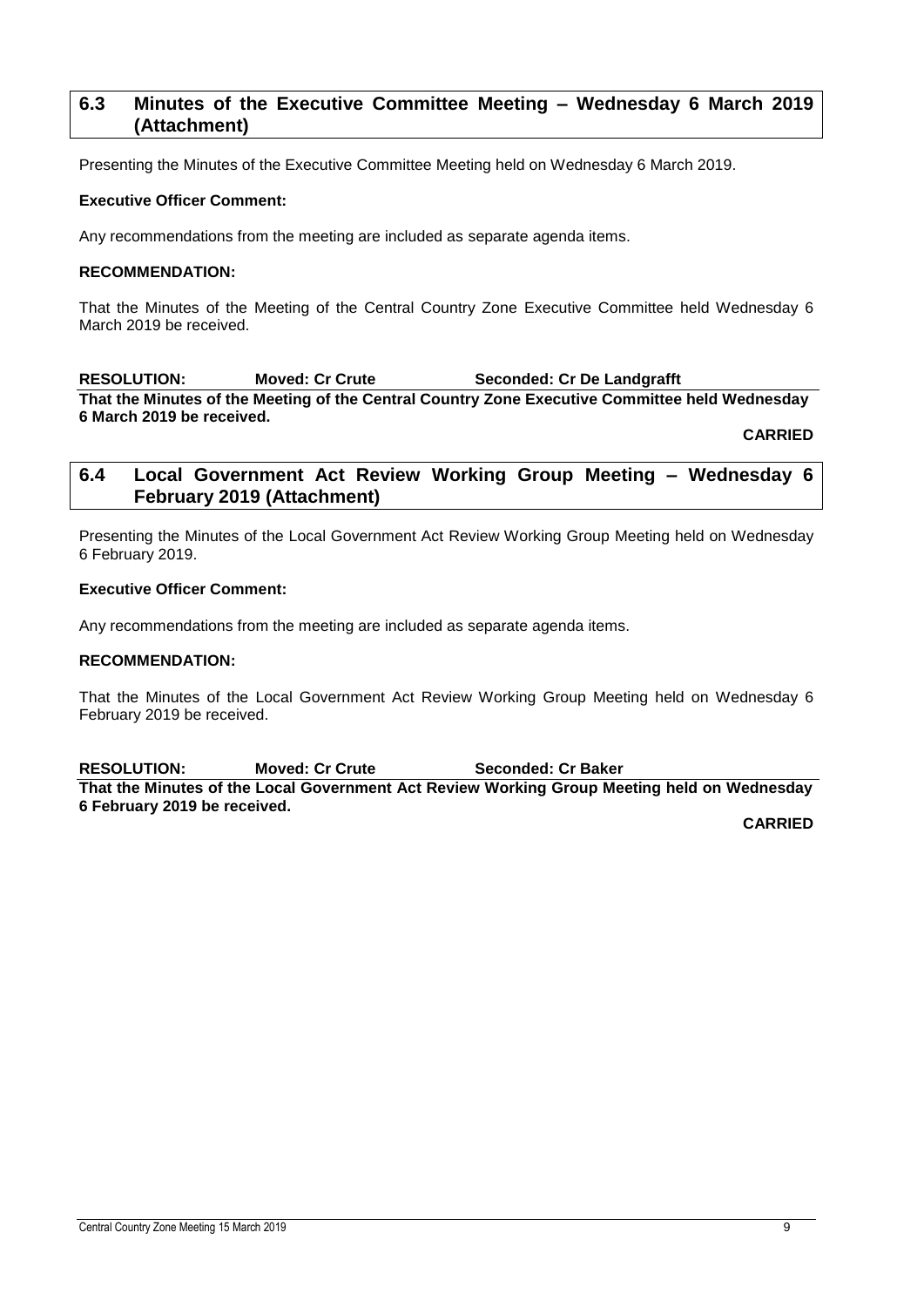## <span id="page-10-0"></span>**7.0 WESTERN AUSTRALIAN LOCAL GOVERNMENT ASSOCIATION (WALGA) BUSINESS**

*Zone delegates to consider the Matters for Decision contained in the WA Local Government Association State Council Agenda and put forward resolutions to Zone Representatives on State Council*

#### <span id="page-10-1"></span>**7.1 State Councillor Report**

Cr Phillip Blight

### **Central Country Zone State Councillor Report WALGA State Council Meeting 5 December 2018**

The following comments/notes are provided on the WALGA State Council Meeting held on Wednesday 5 December 2018

There was some discussion about the vexatious use of media to disparage and or to grandstand

Most zones accepted the recommendations as proposed by the secretariat and they were then passed without debate other than:

#### **Item 5.1 Proposed Removal by Main Roads WA of the "Letter of Approval" Restricted Access Vehicle Operating Condition**

*The following clause was added:*

#### That WALGA:

5. Advocates to Main Roads to establish a stakeholder working group to develop an appropriate mechanism through which the increased infrastructure costs from the use of heavy vehicles and those loaded in excess of limits (concessional loading) can be recovered from those benefiting, and redirected into the cost of road maintenance.

RESOLUTION 132.7/2018 CARRIED

#### **Item 5.7 Off Road Vehicles**

An amendment was carried to broaden the scope of funding and responsibility.

Most other composite recommendations were unchanged from the position of the Central Country Zone and carried with little discussion.

#### <span id="page-10-2"></span>**7.2 WALGA Status Report (Attachment)**

*From Executive Officer*

#### **BACKGROUND:**

Presenting the Status Report for March 2019

#### **RECOMMENDATION:**

That the Central Country Zone notes the:

- State Councillor Report; and
- WALGA Status Report.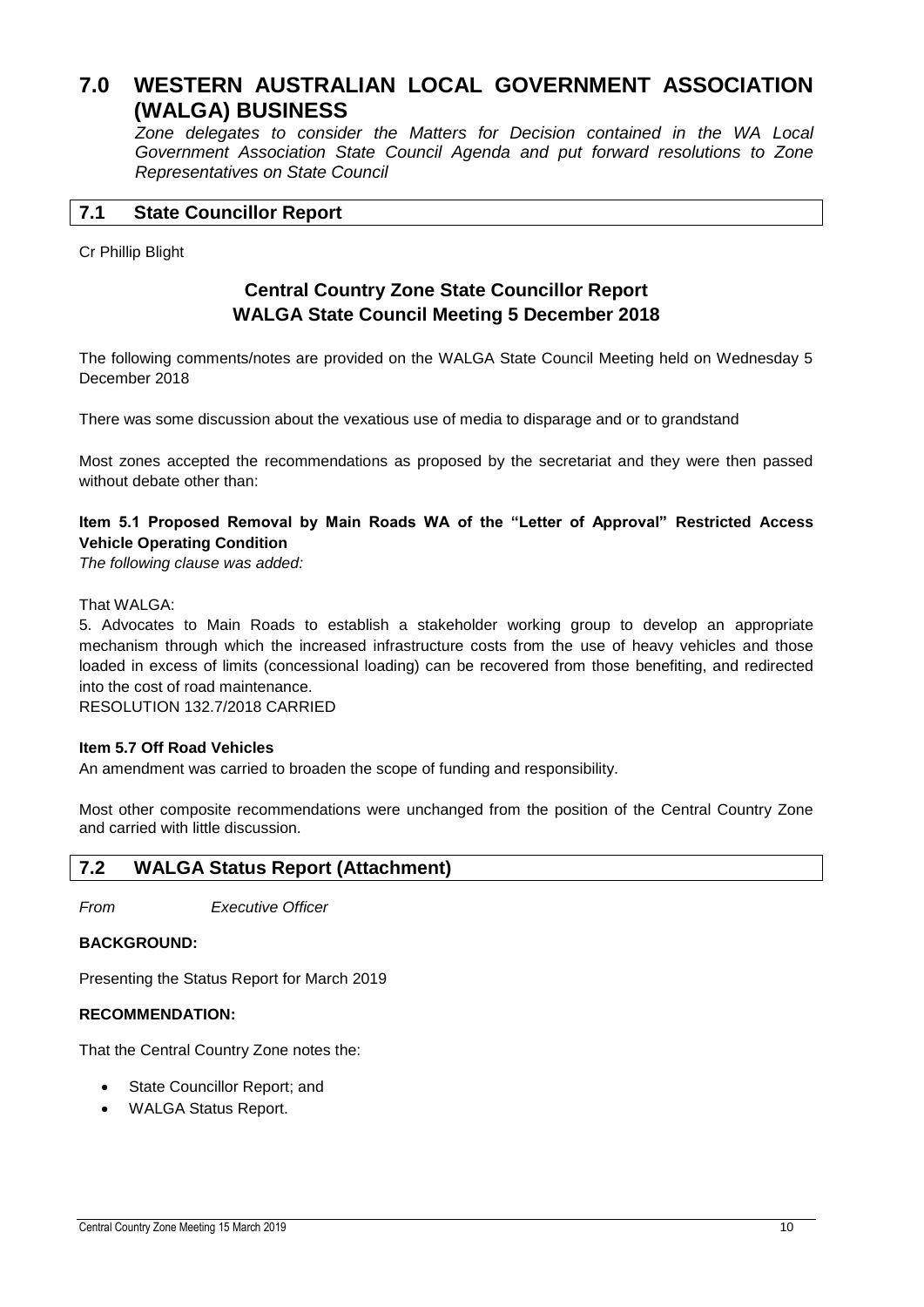| <b>RESOLUTION:</b>                       | <b>Moved: Cr Mulroney</b> |
|------------------------------------------|---------------------------|
| That the Central Country Zone notes the: |                           |

#### **State Councillor Report; and**

**WALGA Status Report**

#### **CARRIED**

**At this point the meeting moved to consider Item 10.2 but is recorded in numeric sequence.**

#### <span id="page-11-0"></span>**7.3 Review of WALGA State Council Agenda - Matters for Decision**

From Executive Officer

#### **Background:**

WALGA State Council meets five times each year and as part of the consultation process with Member Councils circulates the State Council Agenda for input through the Zone structure.

The Zone is able to provide comment or submit an alternate recommendation that is then presented to the State Council for consideration.

#### **5.1 Local Government Act Review – Sector Positions Following Feedback from Submissions (05-034-01-0001 TB)**

#### **WALGA Recommendation**

That WALGA endorse and submit to the Minister for Local Government and the Department of Local Government, Sport and Cultural Industries:

- 1. The Local Government Act Review Report contained in this agenda; and,
- 2. The attached WALGA Advocacy Positions.

#### **ZONE COMMENT:**

The State Council agenda item is a very extensive document and provides a summary of responses including commentary on the WALGA Key Principles of the Act Review together with feedback to the Detailed Discussion Papers. As such it is not practicable to outline in detail the WALGA position on each aspect of the review.

The following Key Principles have been developed as a result of feedback from Member Councils:

#### *1. Sector Feedback – WALGA Key Principles*

*There was strong support in feedback received from member Local Governments for the following key principles for the Act review:*

#### *Retain General Competence Powers*

*The Local Government Act is founded on the general competence powers principle, which gives Local Governments the legal capacity to do anything that is not prohibited by law. This principle is uniformly supported by the Local Government sector and that it should not be diluted by over-regulating the operations of Local Government.* 

*Provide Flexible, Principles-based Legislative Framework*

*The Local Government Act works well when Local Governments apply their general competence powers within a legislative framework that provides for good governance, with accountability to the community for decision-making. The Local Government sector seeks a light-touch regulation approach accompanied by best practice guidance, support and assistance.*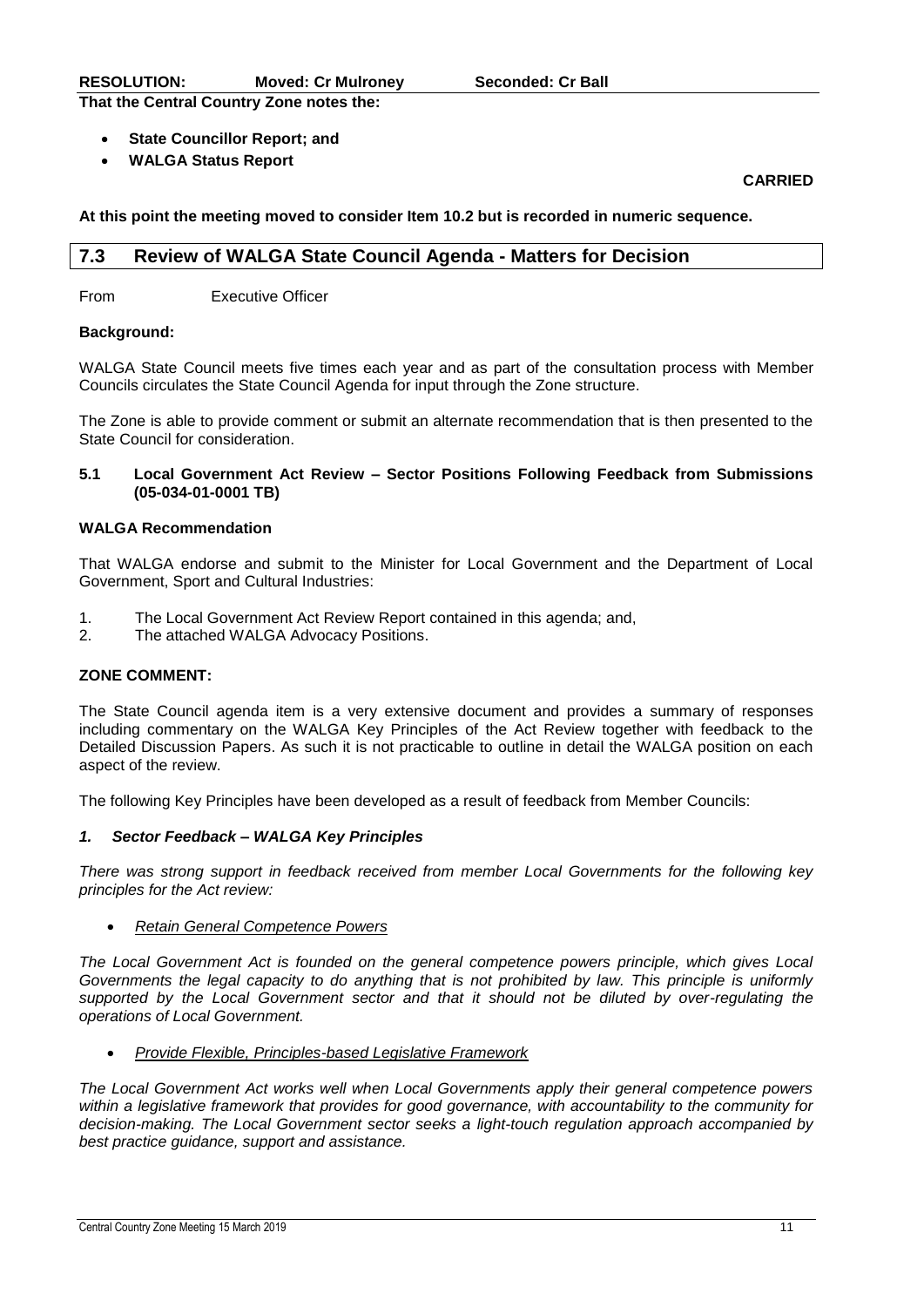#### *Principles not Prescription*

*There is concern that, without adequate care and sector input, the new Local Government Act will be overly prescriptive and mistakes of the past will be repeated. Prescriptive compliance regimes do not typically drive innovation or organisational performance; instead boxes are ticked and processes to comply are implemented leading to inefficiencies and distractions.* 

*The Local Government Act should focus on principles and objectives, not on process. As an example, Local Governments are required to give state-wide public notice of the intention to review a local law, and this means it must be advertised in a newspaper circulated throughout the state.* 

*The objective of requiring a state-wide public notice is to inform the community. However, one could argue that typical citizens are unlikely to study the Local Government Notices section of The West Australian, and therefore this requirement is ineffective. Given this is what is written into the Act, an administrator could suggest that they have complied with the law and therefore the community is informed, even though a state-wide notice clearly does not achieve this! Most administrators do not take this approach and Local Governments have instead innovated and now distribute email newsletters and operate multiple social media accounts and it is these methods that inform the community.* 

*Similarly with regional subsidiaries, a key feature of the model is to enable Local Governments to establish a subsidiary that is fit-for-purpose by adapting the governing charter to the subsidiary's purpose and structure. Instead, the regulations are prescriptive and a number of Local Governments have considered the model and opted not to pursue it. Best practice, guidance material and smart people working together to solve problems drive innovation; prescriptive regulation drives compliance for the sake of compliance.* 

*To focus on the process and not the principles and objectives risks embedding today's practice into legislation instead of allowing Local Governments the flexibility to innovate and adapt to new methods and new technologies. Not everything a Local Government should do needs to be legislated. Ultimately, Councils are considered to be generally competent and are accountable to the community through democratic elections held every two years.*

#### *Enabling Legislation*

*The need to provide enabling legislation with a "menu of opportunities" for the sector. The State Government need to set legislation that enables Local Governments to carry out activities, even though all Local Governments may not want to carry the activity, those that wish to, should be permitted to. A good example of this is Beneficial Enterprises that is discussed later in this report.*

*Avoid Red Tape*

*WALGA has called for the de-cluttering of the extensive regulatory regime that underpins the Local Government Act. The Act Review provides a timely reminder that the legislative burden on Local Government is vast and burdensome; the Local Government Act itself runs to over 500 pages and the 9 associated Regulations combine to approximately 400 additional pages. It would not be unfair or unkind to observe that few within each Local Government's administration, and fewer Elected Members, would grasp the level of detail contained throughout the Act and Regulations, creating of its own accord a compliance burden.* 

*This scale of legislation represents a considerable challenge to the delivery of effective and efficient governance. WALGA echoes the sentiments of Dr David Cox, Chair of the Law Reform Commission of Western Australia, who stated at the Local Government Act Forum in January 2019:*

*"Consideration in drafting (the new Act) is to think about who you are drafting it for? Consider who has to read it and write it for normal people – not law graduates. People want to know what's governing them and they need to understand it."* 

#### *Size and scale compliance regime*

*There is a marked appetite in the response to the Facilitated Workshops, Detailed Discussion Papers and Future of Local Government Statewide Forum for differentiation between Local Governments based on size and scale.*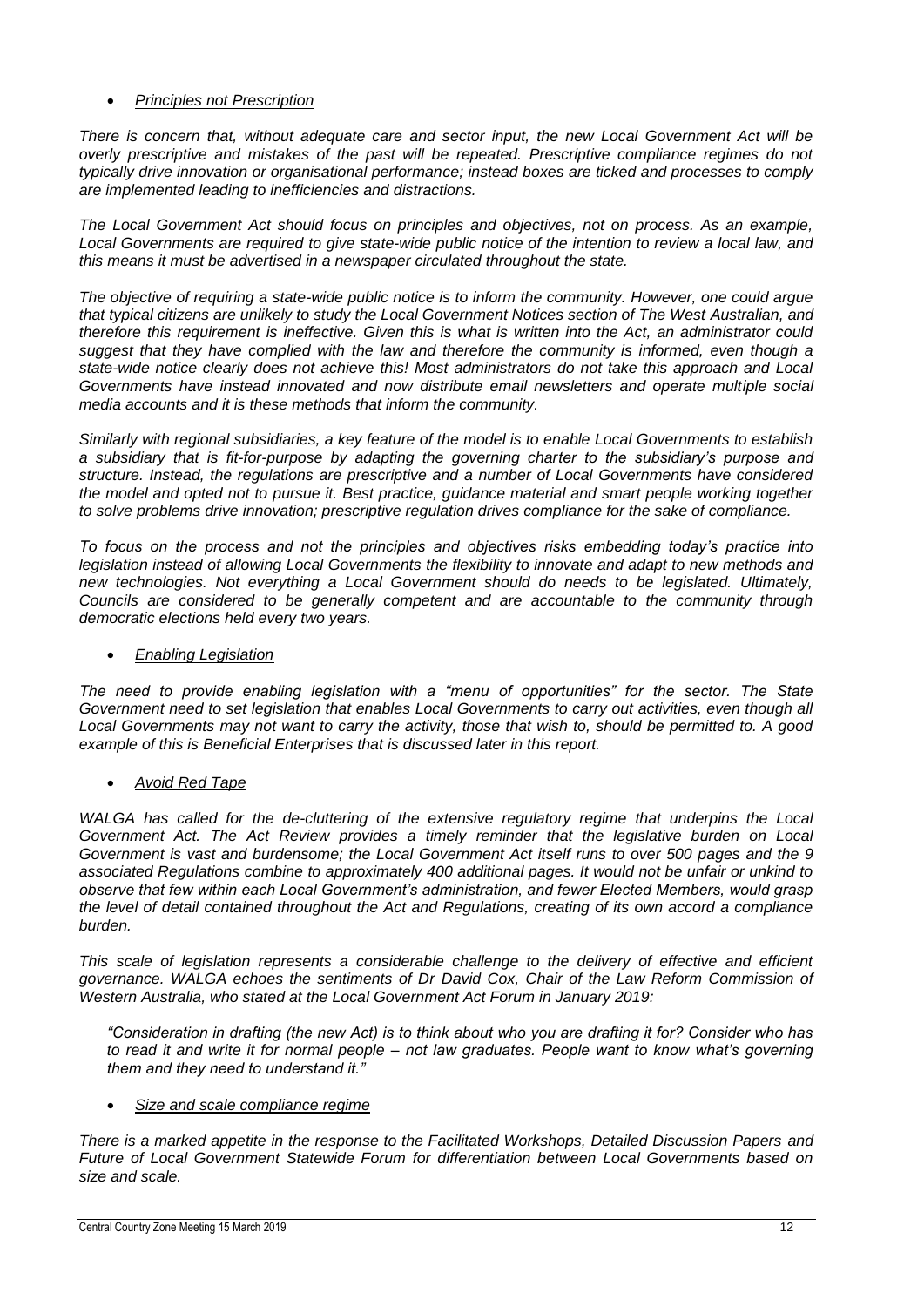The Zone would generally agree with the above Key Principles.

Outlined below are the details of any position recommended to the Zone, by the Zone Working Group, which is different to the WALGA position.

| Question                                                                                                                                                      | <b>WALGA Position</b>             | <b>Zone Position</b>     | <b>Comment</b>                                                                                                                                                                                                                                                                                                                                                       |
|---------------------------------------------------------------------------------------------------------------------------------------------------------------|-----------------------------------|--------------------------|----------------------------------------------------------------------------------------------------------------------------------------------------------------------------------------------------------------------------------------------------------------------------------------------------------------------------------------------------------------------|
| "All local governments<br>regardless of their size<br>should have the same<br>level of powers<br>and<br>responsibilities."                                    | Supportive/Very<br>Supportive 95% | Unsupportive             | The Zone is of the view<br>that some powers and<br>responsibilities<br>should<br>be mandatory to all local<br>governments,<br>however<br>there<br>should<br>be<br>an<br>opportunity for<br>local<br>governments, to be able<br>to opt in (or opt out) of<br>certain "optional" powers<br>and responsibilities with<br>such opportunity based<br>on size and location |
| "Local<br>governments<br>should be required to<br>have a legal practitioner<br>certify that a local law is<br>within power and legally<br>enforceable."       | Supportive 70%                    | <b>Neutral</b>           | This would be supported<br>only if the Joint Standing<br>Committee<br>on.<br>Delegated Legislation is<br>not also going to review<br>the local laws                                                                                                                                                                                                                  |
| "The process for public<br>question time should be<br>consistent<br>between<br>councils."                                                                     | Supportive/Very<br>Supportive 80% | Unsupportive             |                                                                                                                                                                                                                                                                                                                                                                      |
| "People unhappy with<br>the quality of the answer<br>given at public question<br>time should be able to<br>escalate the matter to an<br>independent person."  | Neutral/Supportive 80%            | <b>Very Unsupportive</b> |                                                                                                                                                                                                                                                                                                                                                                      |
| To what extent are you<br>about<br>concerned<br>behaviour<br>good<br>and<br>local<br>in<br>governance<br>government?                                          | A great deal/ a lot 60%           | No comment               | Question not answered<br>as it is considered this is<br>related<br>more<br>to<br>community opinion                                                                                                                                                                                                                                                                   |
| "Local<br>governments<br>should determine if they<br>require<br>a community<br>engagement charter or<br>policy and the content of<br>that charter or policy." | Supportive 70%                    | Unsupportive             |                                                                                                                                                                                                                                                                                                                                                                      |

In addition to responding to the individual questions WALGA has also considered a number of new concepts which are outlined below:

#### **Building Upgrade Finance**

It is **recommended** that support for Building Upgrade Finance be included in WALGA's advocacy positions.

#### **Renewable Energy Infrastructure Service Charge**

It is **recommended** that support for Renewable Energy Infrastructure Service Charge be **included** in WALGA's advocacy positions.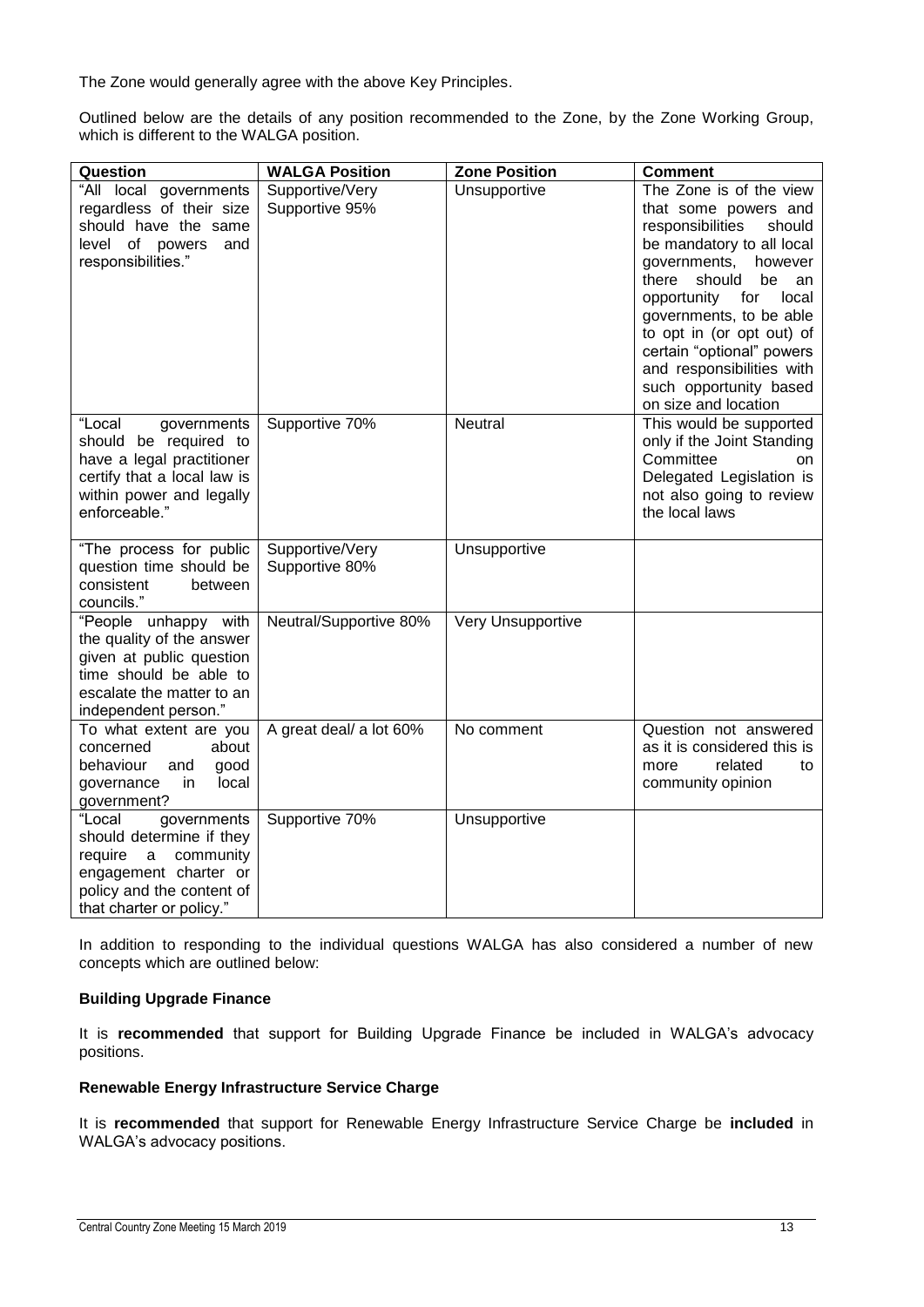#### **State/Local Government Relations**

It is **recommended** that the principle that "The State Government must not assign any legislative responsibilities to Local Governments unless there is provision for resources required to fulfill the responsibilities" be included in WALGA's advocacy positions.

#### **Financial Ratios**

It is **recommended** that the financial ratios be reduced to the following three (3) ratios and be included in WALGA's advocacy positions.

- ▶ Operating Surplus ratio
- $\triangleright$  Net Financial Liabilities ratio
- Asset Renewal Funding Ratio

#### **Community Engagement**

It is **recommended** that Local Governments be required to adopt a community engagement policy, however there should be no prescription on how this is carried out.

#### **Local Government (Long Service Leave) Regulations**

It is **recommended** that support for the following position statement on *Local Government (Long Service Leave) Regulations* be **included** in WALGA's advocacy positions.

| <b>Position</b>  | That a review be undertaken of the Local Government (Long Service                                                                                                                                             |  |  |
|------------------|---------------------------------------------------------------------------------------------------------------------------------------------------------------------------------------------------------------|--|--|
| <b>Statement</b> | Leave) Regulations to identify opportunities to amend and improve<br>the Regulations to address ambiguity and readability to enable<br>consistent interpretation and application of a key sector entitlement. |  |  |

A number of amended positions are proposed following the consultation and submission process.

#### **Local Government Act Review Principles**

Attendees at the Facilitated Workshops, the Future of Local Government Forum and further meetings with members where the Act Review was discussed, have raised additional standards that could be added to improve and enhance WALGA's Local Government Act Principles:

- (a) Uphold the General Competence Principle currently embodied in the Local Government Act;
- (b) Provide for a flexible, principles-based legislative framework;
- (c) Promote a size and scale compliance regime;
- (d) **Promote enabling legislation that empowers Local Government to carry out activities beneficial to its community taking into consideration the Local Government's role in creating a sustainable and resilient community through;**
	- **i. Economic Development**
	- **ii. Environmental Protection**
	- **iii. Social Advancement**
- **(e) Avoid red tape and 'de-clutter' the extensive regulatory regime that underpins the Local Government Act; and**
- **(f) The State Government must not assign legislative responsibilities to Local Governments unless there is provision for resources required to fulfil the responsibilities.**

It is **recommended** that support for the additional Principles be **included** in WALGA's advocacy positions.

#### **Transferability of Employees between State & Local Government**

It is **recommended** WALGA's advocacy for transferability of employees between State & Local Government be **withdrawn.**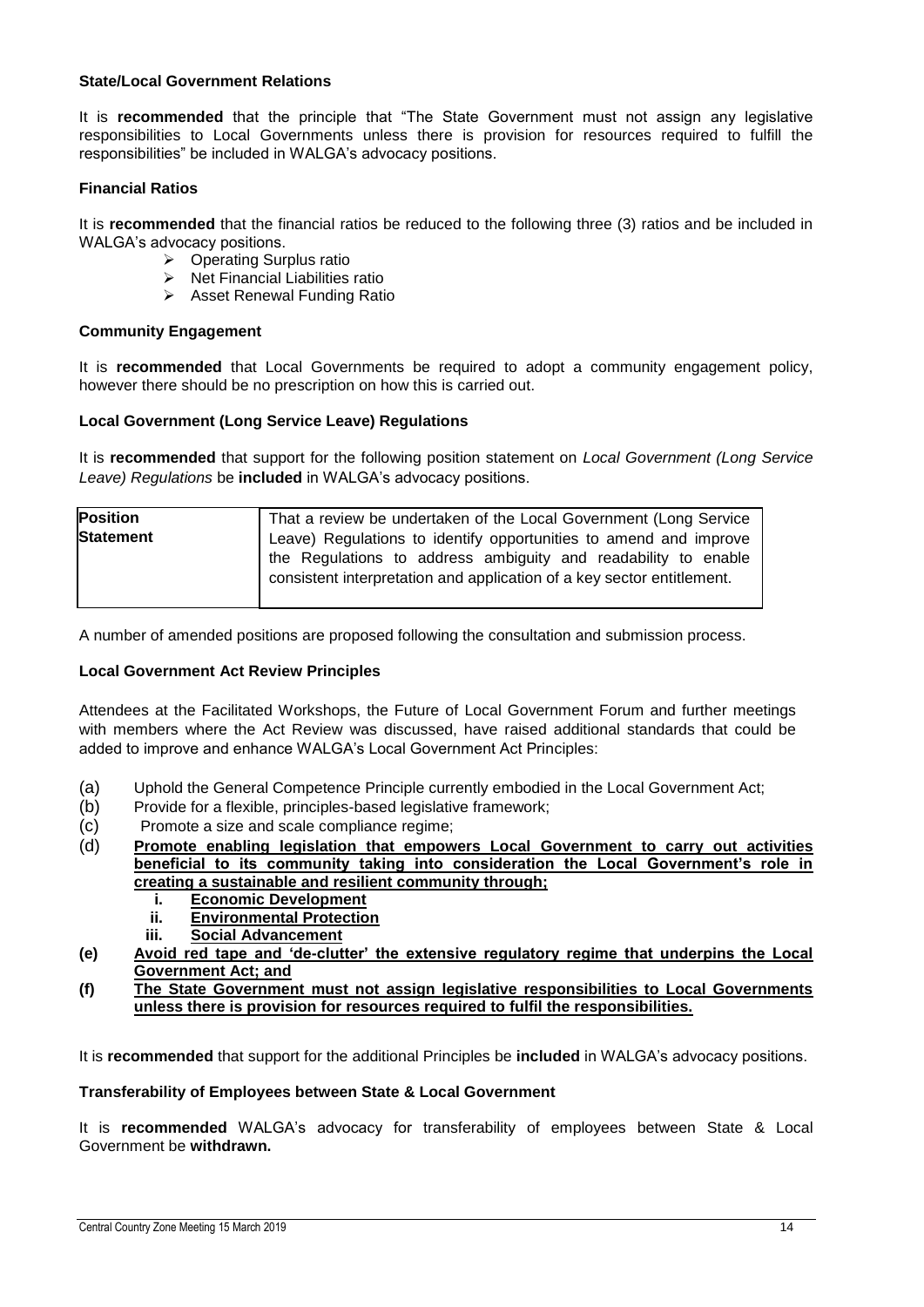#### **Beneficial Enterprises**

It is **recommended** that support for **all** Local Governments to have the ability to establish a Beneficial Enterprises be **included** in WALGA's advocacy positions.

#### **Electronic and On-line Voting for Local Government Elections**

It is **recommended** that WALGA support the introduction of electronic and on-line voting for Local Government elections be **included** in WALGA's advocacy positions.

All of the WALGA advocacy positions are included as an attachment to Item 5.1

#### **Executive Officer Comment:**

No formal recommendation has been made in respect to this item as it is felt that the Zone needs to work through each issue, where WALGA is proposing a change to its advocacy position, and also determine a response where there is a difference of opinion on the survey questions which have been detailed above.

**RESOLUTION: Moved: Cr McGuinness Seconded: Cr Ball That the WALGA Recommendation be amended to read:**

**That WALGA endorse and submit to the Minister for Local Government and the Department of Local Government, Sport and Cultural Industries:**

**1. The Local Government Act Review Report contained in this agenda, subject to the following amendments (highlighted in yellow) to the WALGA Position:**

| Question                                                                                                                                                               | <b>WALGA Position</b>                           | <b>Zone Position</b> | <b>Comment</b>                                                                                                                                                                                                                                                                                                                                                                                                              |
|------------------------------------------------------------------------------------------------------------------------------------------------------------------------|-------------------------------------------------|----------------------|-----------------------------------------------------------------------------------------------------------------------------------------------------------------------------------------------------------------------------------------------------------------------------------------------------------------------------------------------------------------------------------------------------------------------------|
| "All<br>local<br>governments<br>regardless of their<br>size should have<br>the same level of<br>and<br>powers<br>responsibilities."                                    | <b>Supportive/Very</b><br><b>Supportive 95%</b> | <b>Unsupportive</b>  | The Zone is of the<br>view that<br>some<br>and<br>powers<br>responsibilities<br>should<br>be<br>mandatory to all<br>local<br>governments,<br>however<br>there<br>should<br>be<br>an<br>opportunity<br>for<br>local<br>governments,<br>to<br>be able to opt in<br>(or opt out)<br>0f<br>certain "optional"<br>powers<br>and<br>responsibilities<br>with<br>such<br>opportunity based<br>size<br><b>on</b><br>and<br>location |
| "Local<br>governments<br>should<br>be<br>required to have a<br>legal practitioner<br>certify that a local<br>within<br>law<br>is<br>power and legally<br>enforceable." | <b>Supportive 70%</b>                           | <b>Neutral</b>       | <b>This</b><br>would<br>be<br>supported only if<br>the Joint Standing<br><b>Committee</b><br><b>on</b><br><b>Delegated</b><br>Legislation is not<br>also<br>going<br>to<br>review the local<br>laws                                                                                                                                                                                                                         |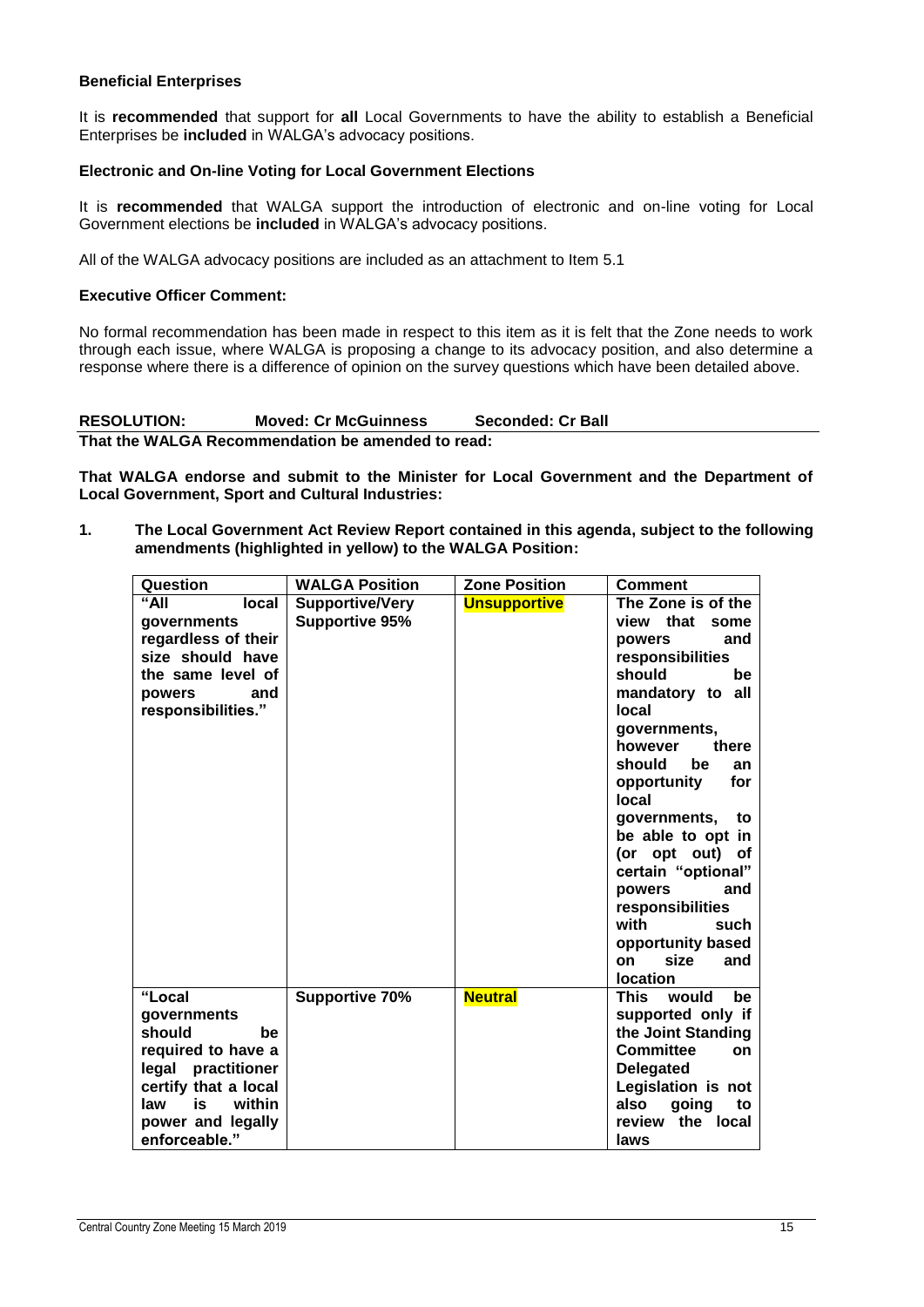| "The process for        | <b>Supportive/Very</b>    | <b>Unsupportive</b> |                                 |
|-------------------------|---------------------------|---------------------|---------------------------------|
| public question         | Supportive 80%            |                     |                                 |
| should<br>be<br>time    |                           |                     |                                 |
| consistent              |                           |                     |                                 |
| between                 |                           |                     |                                 |
| councils."              |                           |                     |                                 |
| "People unhappy         | <b>Neutral/Supportive</b> | <b>Very</b>         |                                 |
| with the quality of     | 80%                       | <b>Unsupportive</b> |                                 |
| the answer given        |                           |                     |                                 |
| at public question      |                           |                     |                                 |
| should<br>time<br>be    |                           |                     |                                 |
| able<br>to escalate     |                           |                     |                                 |
| the matter to an        |                           |                     |                                 |
| independent             |                           |                     |                                 |
| person."                |                           |                     |                                 |
| To what extent are      | A great deal/ a lot       | <b>No comment</b>   | Question<br>not                 |
| concerned<br><b>vou</b> | 60%                       |                     | answered as it is               |
| behaviour<br>about      |                           |                     | considered this is              |
| and<br>good<br>in.      |                           |                     | more related<br>to<br>community |
| governance<br>local     |                           |                     | opinion                         |
| government?             |                           |                     |                                 |
| "Local                  | <b>Supportive 70%</b>     | <b>Unsupportive</b> |                                 |
| governments             |                           |                     |                                 |
| should determine        |                           |                     |                                 |
| if they require a       |                           |                     |                                 |
| community               |                           |                     |                                 |
| engagement              |                           |                     |                                 |
| charter or policy       |                           |                     |                                 |
| and the content of      |                           |                     |                                 |
| that<br>charter<br>or   |                           |                     |                                 |
| policy."                |                           |                     |                                 |

#### **and;**

**2. The attached WALGA Advocacy Positions on Building Upgrade Finance, Renewable Energy Infrastructure Service Charge, State/Local Government Relations, Financial Ratios, Community Engagement, Local Government (Long Service Leave) Regulations, Local Government Act Review Principles, Transferability of Employees between State & Local Government, Beneficial Enterprises and Electronic and On-line Voting for Local Government Elections.**

**CARRIED**

#### **5.2 Economic Development Project (05-088-03-0001 ABM DM)**

#### **WALGA Recommendation**

That State Council endorses the:

- 1. Local Government Economic Development: Research Findings and Future Directions Discussion Paper; and,
- 2. Local Government Economic Development Framework.

#### **ZONE COMMENT:**

Zone supports the WALGA recommendation.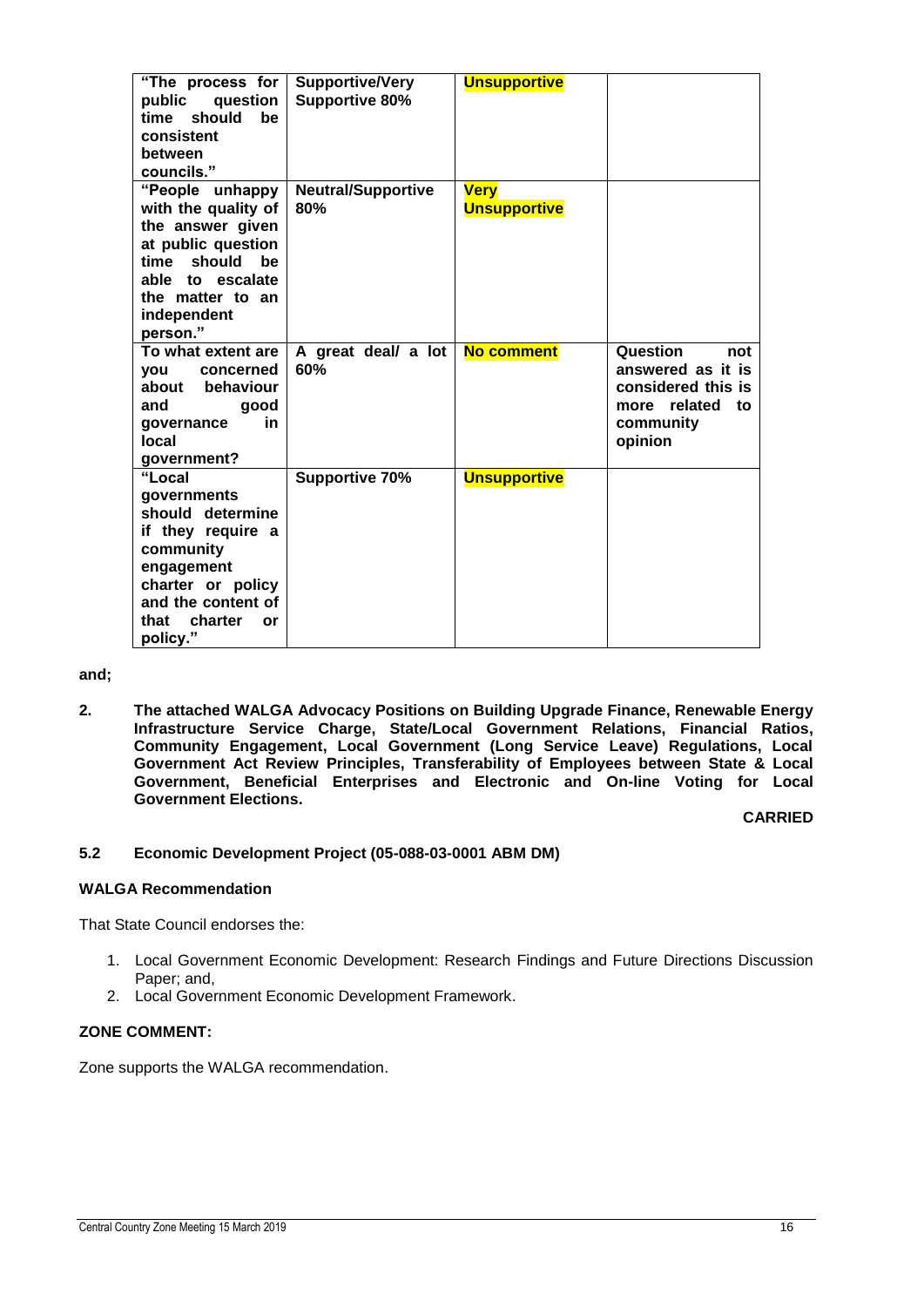#### **5.3 Interim Submission to Salaries and Allowances Tribunal – Elected Member Fees and Allowances (05-034-01-0019 TL)**

#### **WALGA Recommendation**

That the interim submission to the Salaries and Allowances Tribunal relating to Elected Member Fees and Allowances be endorsed.

#### **ZONE COMMENT:**

WALGA's submission argues for an increase to the Elected Member fees and allowances payable to Elected Members in the order of three percent, with the Salaries and Allowances Tribunal to consider appropriate economic indicators and increasing training requirements in future years.

Zone supports the WALGA recommendation.

#### **Central Country Zone Meeting Comment:**

Cr Blight expressed a concern that the three percent increase being proposed in the WALGA submission to the Salaries and Allowance Tribunal did not seem adequate in light of the proposed changes to the Local Government Act that will require compulsory Universal Training. Cr Blight felt that this would require additional time to be devoted to Councillor duties and as such should be recognised in the level of fees and allowance paid to elected members. It was also noted that there had not been an increase in fees and allowances for a number of years.

| <b>RESOLUTION:</b> | <b>Moved: Cr Blight</b>                           | <b>Seconded: Cr West</b> |
|--------------------|---------------------------------------------------|--------------------------|
|                    | That the WALGA Recommendation be amended to read: |                          |

**That the interim submission to the Salaries and Allowances Tribunal relating to Elected Member Fees and Allowances be endorsed, subject to the submission being amended to include a request to the Salaries and Allowances Tribunal to undertake a review of the fees and allowances, following the introduction of mandatory universal training as proposed by the clause 64 of the** *Local Government Legislation Amendment Bill 2019,* **so as to ensure adequate recognition is given to the impact on the role of an elected member created by universal training.**

**CARRIED**

**5.4 Review of the Administrative Road Classification Methodology - Regional Roads within Rural/Non Built Up Areas (05-001-03-0033 MM)**

#### **WALGA Recommendation**

That State Council supports the proposed Administrative Road Classification Methodology - Regional Roads within Rural/Non Built Up Areas.

#### **ZONE COMMENT:**

Zone supports the WALGA recommendation.

#### **5.5 Interim Submission – Draft Position Statement: Container Deposit Scheme Infrastructure (05-036-03-0064 VJ)**

#### **WALGA Recommendation**

That the interim submission to the WA Planning Commission on Draft Position Statement: Container Deposit Scheme Infrastructure, be endorsed.

#### **ZONE COMMENT:**

According to the WALGA State Council Report the position statement aims to provide guidance on how container deposit scheme infrastructure could be considered and assessed in the Western Australian planning system.

Zone supports the WALGA recommendation.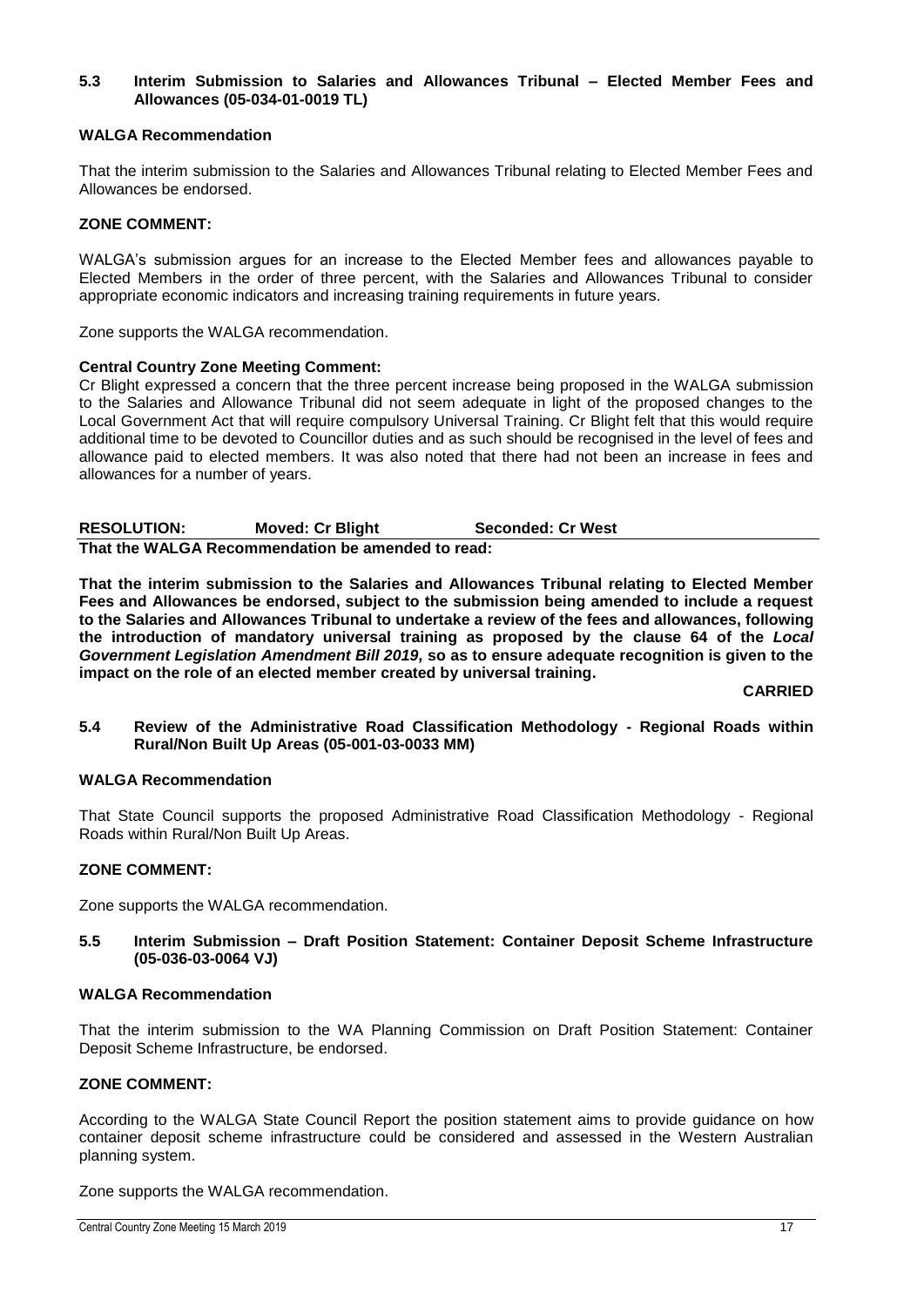#### **5.6 Interim Submission – Parliamentary Inquiry into Short-Stay Accommodation (05-036-03- 0016 CH)**

#### **WALGA Recommendation**

That the interim submission to the Economics and Industry Standing Committee's Inquiry into Short-Stay Accommodation be endorsed.

#### **ZONE COMMENT:**

Zone supports the WALGA recommendation

#### **5.7 Interim Submission – State Planning Policy 2.4 Basic Raw Materials (05-036-03-0017 CH)**

#### **WALGA Recommendation**

That the interim submission to the Western Australian Planning Commission on draft State Planning Policy 2.4 Basic Raw Materials and the Draft Basic Raw Materials Guidelines be endorsed.

#### **ZONE COMMENT:**

Zone supports the WALGA recommendation.

#### **5.8 Community Policy Reform Project (05-018-02-0010 KD)**

#### **WALGA Recommendation**

That State Council receives the Community Policy Reform Report and endorses the establishment of a Community Technical Reference Group.

#### **ZONE COMMENT:**

Zone supports the WALGA recommendation.

#### **5.9 Submissions – Draft WA Cultural Infrastructure Strategy (05-012-03-0015 SM)**

#### **WALGA Recommendation**

That the Submission on the Draft WA Cultural Infrastructure Strategy be endorsed.

#### **ZONE COMMENT:**

Zone supports the WALGA recommendation.

#### **5.10 Interim Submission - Public Health Act 2016 Aquatic Facilities and Public Buildings Regulation Review (05-031-01-0001 EDR)**

#### **WALGA Recommendation**

That the Interim Submissions provided to the Department of Health Public Health Act 2016 Discussion Papers on Regulations for Aquatic Facilities and Public Buildings be endorsed.

#### **ZONE COMMENT:**

Zone supports the WALGA recommendation

#### **5.11 WA Foodborne Illness Reduction Strategy (05-031-01-0001 EDR)**

#### **WALGA Recommendation**

That the WA Foodborne Illness Reduction Strategy 2018-2021+ be endorsed.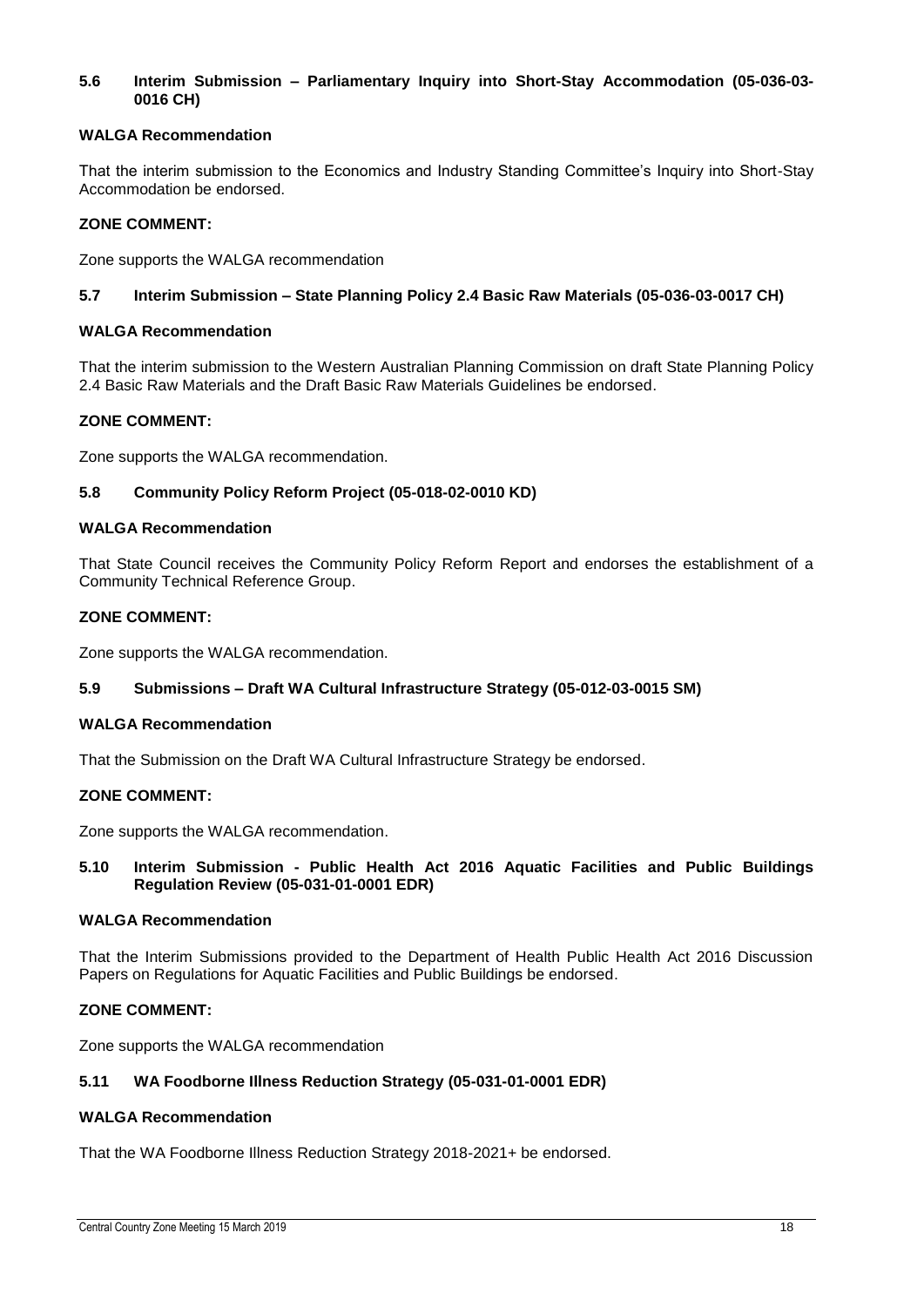#### **ZONE COMMENT:**

Zone supports the WALGA recommendation.

#### **RECOMMENDATION:**

That the Central Country Zone endorses all recommendations being matters contained in the WALGA State Council Agenda other than those recommendations separately considered.

**RESOLUTION: Moved: Cr Baker Seconded: Cr West**

**That the Central Country Zone endorses all recommendations being matters contained in the WALGA State Council Agenda other than those recommendations separately considered.** 

**CARRIED**

#### <span id="page-19-0"></span>**7.4 Review of WALGA State Council Agenda - Matters for Noting/Information**

- **6.1 ERA Business Licensing Inquiry – WALGA Response to Draft Report (05-049-03-0001 DM)**
- **6.2 Local Government Performance Monitoring Project 2017/2018 (05-036-04-0004 VJ)**
- **6.3 Review of Coastal Hazard Risk Management and Adaption Planning (CHRMAP) Guidelines (05-036-03-0065 AR)**
- **6.4 Completion of the Changing Places and Community Infrastructure Grant Programs (06-072- 01-0001 and 06-071-01-0001 Respectively KD)**
- **6.5 Update on Building and Energy's State Wide Cladding Audit (05-015-02-0010 VJ)**
- **6.6 Report Municipal Waste Advisory Council (MWAC) (01-006-03-0008 RNB)**
- **6.7 Electric Scooter Shared Services (05-005-03-0010MM)**
- **6.8 Systemic Sustainability Study Actions Update (05-034-02-0003 TB)**
- **6.9 2018 WALGA Annual General Meeting Action updates (01-003-02-0003 TB)**

#### <span id="page-19-1"></span>**7.5 Review of WALGA State Council Agenda - Organisational Reports**

- **7.1 Key Activity Reports**
	- **7.1.1 Report on Key Activities, Environment and Waste Unit (01-006-03-0017 MJB)**
	- **7.1.2 Report on Key Activities, Governance and Organisational Services (01-006-03-0007 TB) (Attachment)**
	- **7.1.3 Report on Key Activities, Infrastructure (05-001-02-0003 ID)**
	- **7.1.4 Report on Key Activities, People and Places (01-006-03-0014 JB)**

#### <span id="page-19-2"></span>**7.6 Review of WALGA State Council Agenda - Policy Forum Reports**

- **7.2 Policy Forum Reports**
	- **7.2.1 Mayors/Presidents Policy Forum**
	- **7.2.2 Mining Community Policy Forum**
	- **7.2.3 Container Deposit Legislation Policy Forum**
	- **7.2.4 Economic Development Policy Forum**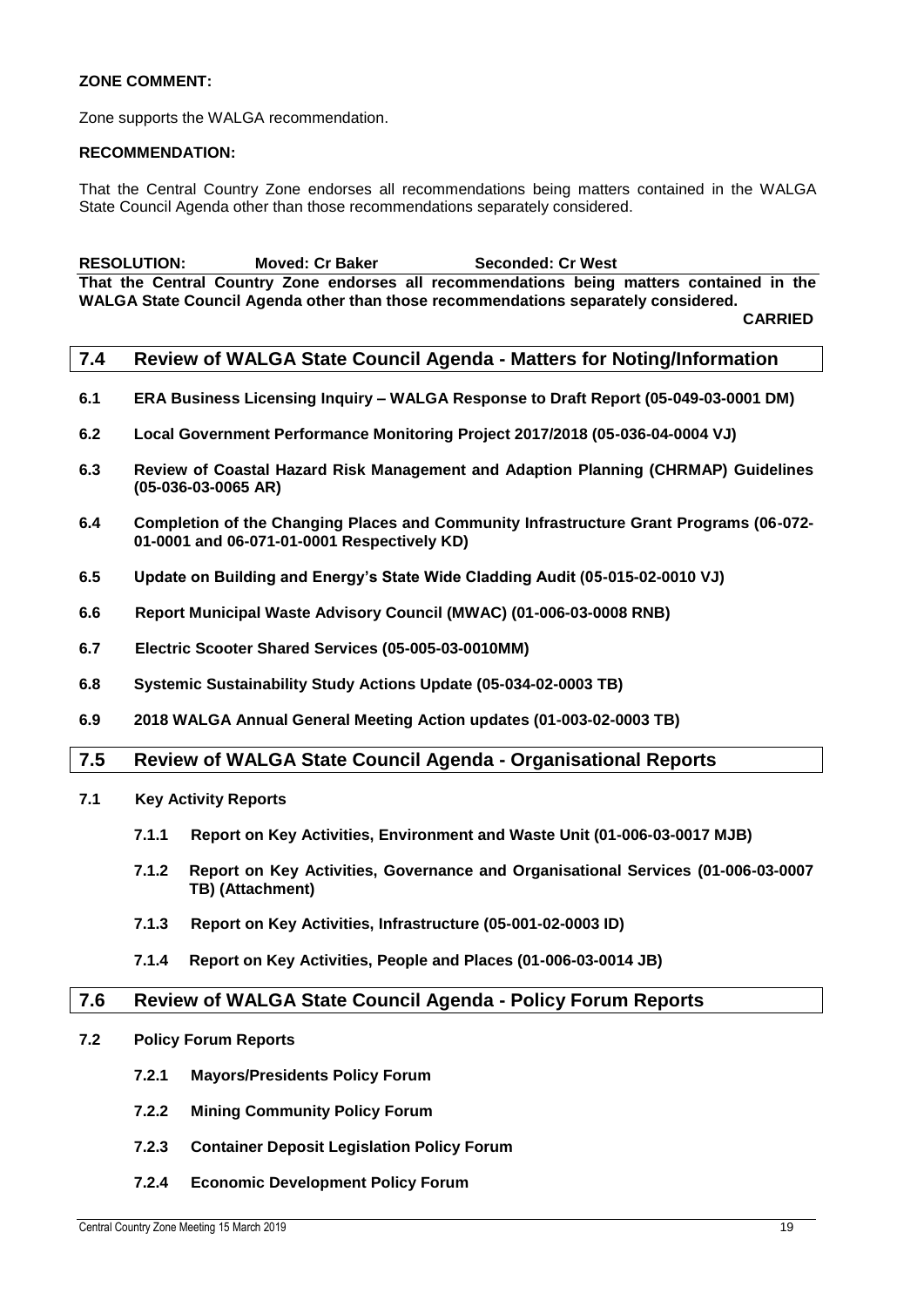#### <span id="page-20-0"></span>**7.7 WALGA President's Report**

Presenting the WALGA President's Report for March 2019.

#### **RECOMMENDATION:**

That the Central Country Zone notes, other than those recommendations separately considered, the following reports contained in the WALGA State Council Agenda:

- Matters for Noting/Information;
- Organisational Reports;
- Policy Forum Reports; and
- WALGA President's Report.

#### **RESOLUTION: Moved: Cr Crute Seconded: Cr Mulroney**

**That the Central Country Zone notes, other than those recommendations separately considered, the following reports contained in the WALGA State Council Agenda:**

- **Matters for Noting/Information;**
- **Organisational Reports;**
- **Policy Forum Reports; and**
- **WALGA President's Report**

**CARRIED**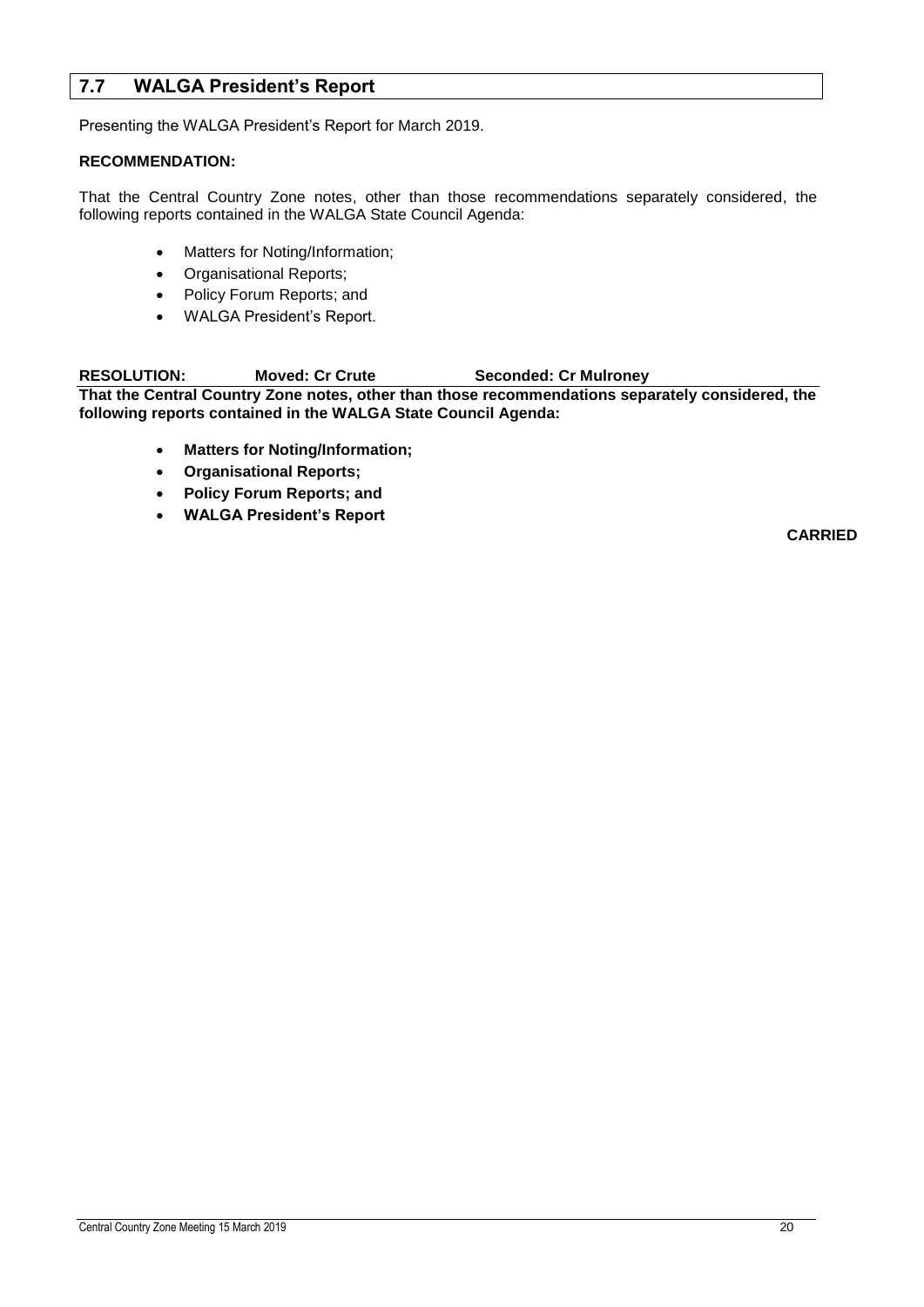## <span id="page-21-0"></span>**8.0 FINANCE**

#### <span id="page-21-1"></span>**8.1 Review of Zone Honoraria and Meeting Attendance Fee**

**Reporting Officer:** Bruce Wittber, Executive Officer

**Disclosure of Interest:** Nil

**Date:** 6 March 2019

Attachments: Nil

#### **Background:**

The Zone Executive Committee at its meeting on 6 March 2019 gave consideration to the matter and resolved to recommend to the Central Country Zone as follows:

*RESOLUTION: Moved: Cr Blight Seconded: Cr De Landgrafft That the Central Country Zone Executive Committee recommend to the Central Country Zone meeting on Friday 15 March 2019:*

*1. That the current Zone policy relating to the payment of meeting fees and travel, to an elected member be amended to read as follows:*

*That the Zone approve payment of meeting fees and travel, to an elected member –*

- *equal to the maximum Council meeting fee for a Band 4 Council as listed in Table 4 of the most recent Salaries and Allowances Tribunal determination dated 12 April 2016, if outside Zone area, or full day within the Zone (\$236);*
- *equal to the maximum Committee meeting fee for a Band 4 Council as listed in Table 3 of the most recent Salaries and Allowances Tribunal determination dated 12 April 2016, for a half day meeting within the Zone (\$118);*
- *return travel at 95.54 cents per km;*
- *conditions:*
	- *claims payable on receipt of a signed declaration –*
		- *to President and State Council Delegate, or as authorised by the President*
		- *to elected members specifically appointed as a representative, prior to claim*
		- *where no other payment is available to the elected member*
	- *no claims payable:*
		- *for attendance at Ordinary, Meetings of the Zone, or participation in phone conferences and video conferences except where a person has been appointed as a Zone delegate to an external Committee, in which case the delegate may claim a meeting fee equal to the maximum Committee meeting fee for a Band 4 Council as listed in Table 3 of the most recent Salaries and Allowances Tribunal determination dated 12 April 2016, for a half day meeting within the Zone (\$118), for attendance at a meeting by way of phone or video conferences;*
		- *to Council employees representing the Zone.*
- *2. That the 2019/2020 honorarium be set at the following amounts:*

| Zone President                         | \$1.040 |
|----------------------------------------|---------|
| Zone State Council Delegate            | \$520   |
| Other Zone Executive Committee members | \$260   |

*CARRIED*

#### **Executive Officer Comment**:

Recognising that at the Zone Meeting on 24 May 2019 it is proposed to submit the 2019/2020 budget for adoption it is considered prudent to determine any changes to the Zone Honoraria and Meeting Attendance Fee arrangements ahead of that meeting so that the changes (if any) can be incorporated in to the budget deliberations.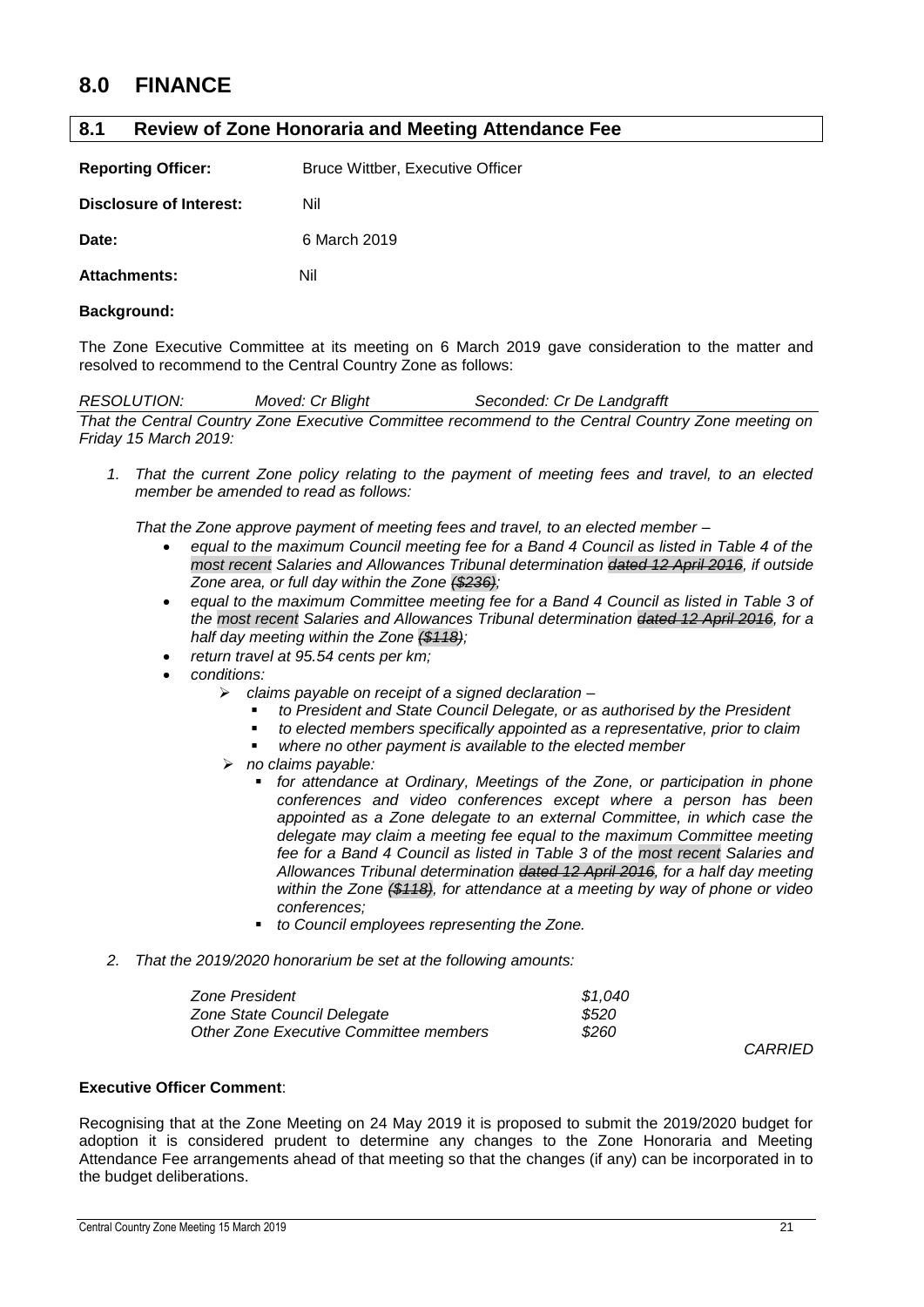Currently the Zone uses the following policy:

*That the Zone approve payment of meeting fees and travel, to an elected member –*

- *equal to the maximum Council meeting fee for a Band 4 Council as listed in Table 4 of the Salaries and Allowances Tribunal determination dated 12 April 2016, if outside Zone area, or full day within the Zone (\$236);*
- *equal to the maximum Committee meeting fee for a Band 4 Council as listed in Table 3 of the Salaries and Allowances Tribunal determination dated 12 April 2016, for a half day meeting within the Zone (\$118);*
- *return travel at 95.54 cents per km;*
- *conditions:*
	- *claims payable on receipt of a signed declaration –*
		- *to President and State Council Delegate, or as authorised by the President*
		- *to elected members specifically appointed as a representative, prior to claim*
		- *where no other payment is available to the elected member*
	- . *no claims payable:*
		- *for attendance at Ordinary, Meetings of the Zone, or participation in phone conferences and video conferences except where a person has been appointed as a Zone delegate to an external Committee, in which case the delegate may claim a meeting fee equal to the maximum Committee meeting fee for a Band 4 Council as listed in Table 3 of the Salaries and Allowances Tribunal determination dated 12 April 2016, for a half day meeting within the Zone (\$118), for attendance at a meeting by way of phone or video conferences.;*
		- *to Council employees representing the Zone.*

The Salaries and Allowances Tribunal (SAT) on 10 April 2018 issued a determination that there was no increase in elected members fees and allowances for the period 1 July 2018 to 30 June 2019. A further review is currently underway with a determination most probably in early April 2019.

If SAT proposes a change in meeting fees this can be accommodated with a minor amendment to the policy that changes the determination date to the most recent determination. Amending the policy to reflect the most recent determination will avoid the need to change the policy in the future when changes in the meeting fee changes. It is likely that any change to the meeting fee will be reasonably small and able to be absorbed into current budget deliberations for 2019/2020.

On that basis the Executive Committee is recommending that the wording of the Meeting Fees and Travel Policy read as follows (note additional words are highlighted and those proposed to be deleted are highlighted and struck through):

*That the Zone approve payment of meeting fees and travel, to an elected member –*

- *equal to the maximum Council meeting fee for a Band 4 Council as listed in Table 4 of the most recent Salaries and Allowances Tribunal determination dated 12 April 2016, if outside Zone area, or full day within the Zone (\$236);*
- *equal to the maximum Committee meeting fee for a Band 4 Council as listed in Table 3 of the most recent Salaries and Allowances Tribunal determination dated 12 April 2016, for a half day meeting within the Zone (\$118);*
- *return travel at 95.54 cents per km;*
- *conditions:*
	- *claims payable on receipt of a signed declaration –*
		- *to President and State Council Delegate, or as authorised by the President*
		- *to elected members specifically appointed as a representative, prior to claim*
		- *where no other payment is available to the elected member*
	- *no claims payable:*
		- *for attendance at Ordinary, Meetings of the Zone, or participation in phone conferences and video conferences except where a person has been appointed as a Zone delegate to an external Committee, in which case the delegate may claim a meeting fee equal to the maximum Committee meeting fee for a Band 4 Council as listed in Table 3 of the most recent Salaries and Allowances Tribunal determination dated 12 April 2016, for a half day meeting within the Zone (\$118), for attendance at a meeting by way of phone or video conferences.;*
		- *to Council employees representing the Zone.*

All other aspects of the policy remain as previously approved.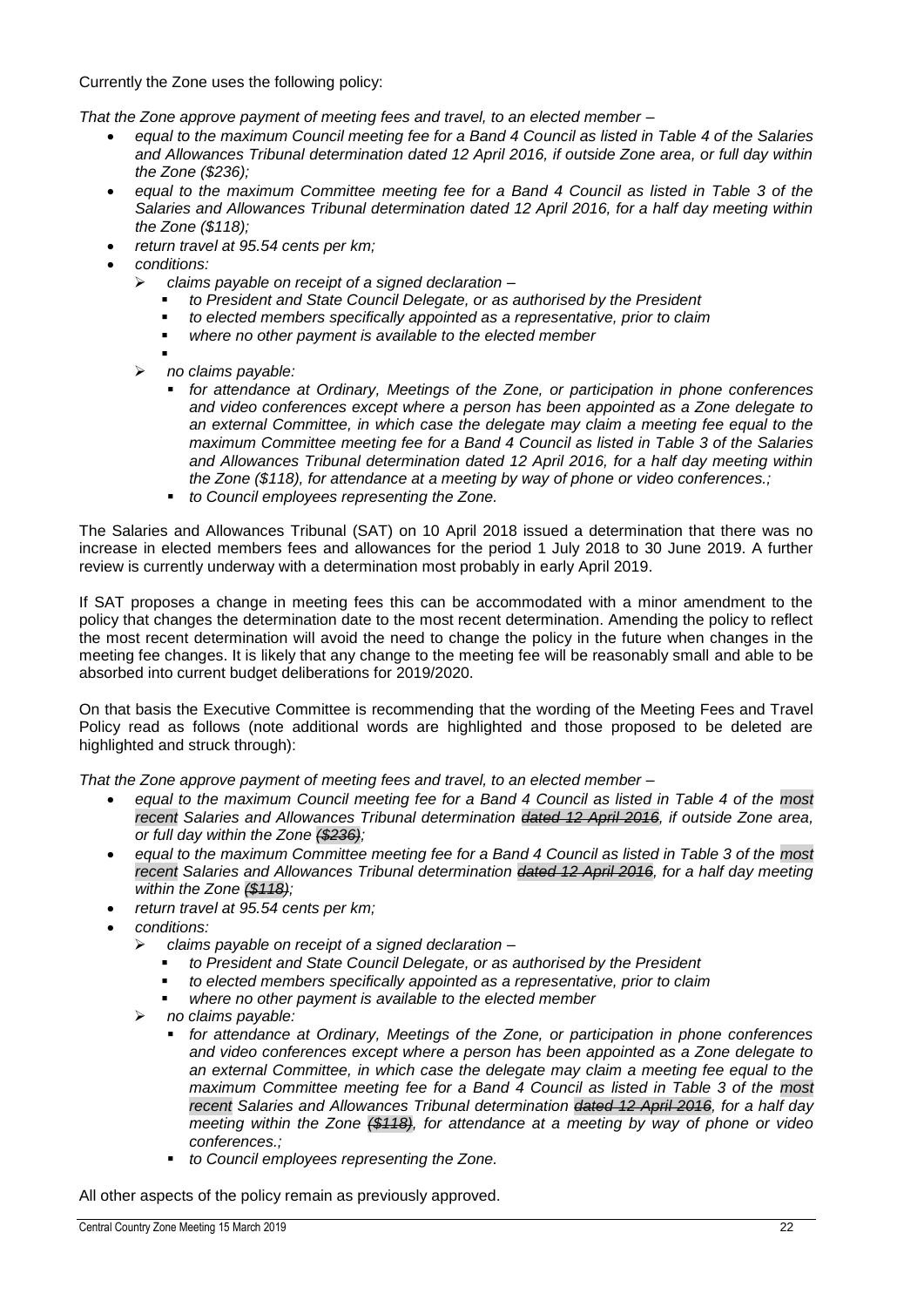#### **RECOMMENDATION:**

That the Central Country Zone adopts the following policy in relation to Zone Honoraria and Meeting Attendance Fee:

1. That the current Zone policy relating to the payment of meeting fees and travel, to an elected member be amended to read as follows:

*That the Zone approve payment of meeting fees and travel, to an elected member –*

- *equal to the maximum Council meeting fee for a Band 4 Council as listed in Table 4 of the most recent Salaries and Allowances Tribunal determination, if outside Zone area, or full day within the Zone;*
- *equal to the maximum Committee meeting fee for a Band 4 Council as listed in Table 3 of the most recent Salaries and Allowances Tribunal determination, for a half day meeting within the Zone;*
- *return travel at 95.54 cents per km;*
- *conditions:*
	- *claims payable on receipt of a signed declaration –*
		- *to President and State Council Delegate, or as authorised by the President*
		- *to elected members specifically appointed as a representative, prior to claim*
		- *where no other payment is available to the elected member*
	- $\triangleright$  no claims payable:
		- *for attendance at Ordinary, Meetings of the Zone, or participation in phone conferences and video conferences except where a person has been appointed as a Zone delegate to an external Committee, in which case the delegate may claim a meeting fee equal to the maximum Committee meeting fee for a Band 4 Council as listed in Table 3 of the most recent Salaries and Allowances Tribunal determination, for a half day meeting within the Zone, for attendance at a meeting by way of phone or video conferences;*
		- *to Council employees representing the Zone.*
- 2. That the 2019/2020 honorarium be set at the following amounts:

| Zone President                         | \$1.040 |
|----------------------------------------|---------|
| Zone State Council Delegate            | \$520   |
| Other Zone Executive Committee members | \$260   |

**RESOLUTION: Moved: Cr McGuinness Seconded: Cr Russell That the Central Country Zone adopts the following policy in relation to Zone Honoraria and Meeting Attendance Fee:**

**1. That the current Zone policy relating to the payment of meeting fees and travel, to an elected member be amended to read as follows:**

*That the Zone approve payment of meeting fees and travel, to an elected member –*

- *equal to the maximum Council meeting fee for a Band 4 Council as listed in Table 4 of the most recent Salaries and Allowances Tribunal determination, if outside Zone area, or full day within the Zone;*
- *equal to the maximum Committee meeting fee for a Band 4 Council as listed in Table 3 of the most recent Salaries and Allowances Tribunal determination, for a half day meeting within the Zone;*
- *return travel at 95.54 cents per km;*
- *conditions:*
	- *claims payable on receipt of a signed declaration –*
		- *to President and State Council Delegate, or as authorised by the President*
		- *to elected members specifically appointed as a representative, prior to claim*
		- *where no other payment is available to the elected member*
	- **no claims payable:**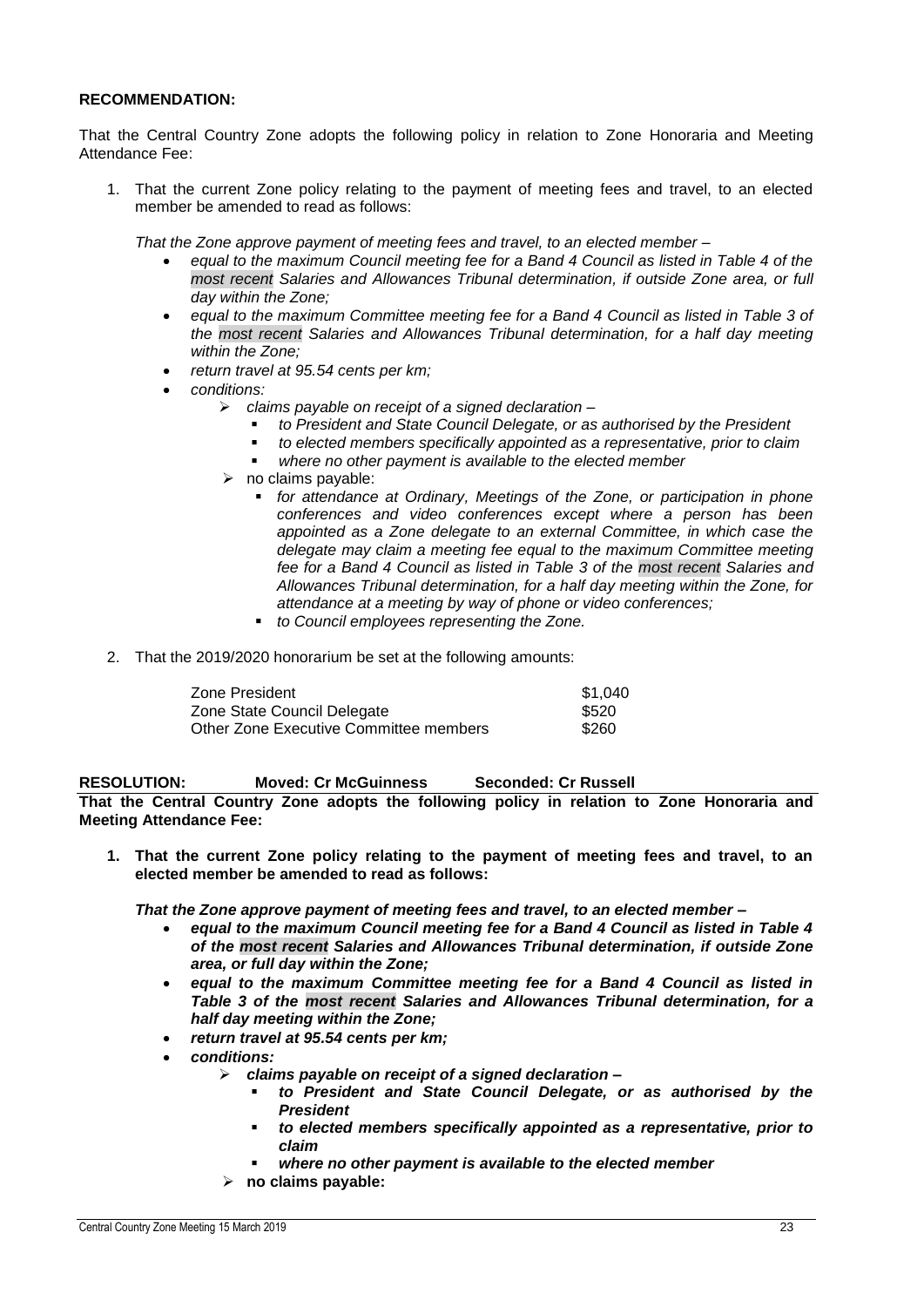- *for attendance at Ordinary, Meetings of the Zone, or participation in phone conferences and video conferences except where a person has been appointed as a Zone delegate to an external Committee, in which case the delegate may claim a meeting fee equal to the maximum Committee meeting fee for a Band 4 Council as listed in Table 3 of the most recent Salaries and Allowances Tribunal determination, for a half day meeting within the Zone, for attendance at a meeting by way of phone or video conferences;*
- *to Council employees representing the Zone.*
- **2. That the 2019/2020 honorarium be set at the following amounts:**

| Zone President                         | \$1,040 |
|----------------------------------------|---------|
| Zone State Council Delegate            | \$520   |
| Other Zone Executive Committee members | \$260   |

**CARRIED**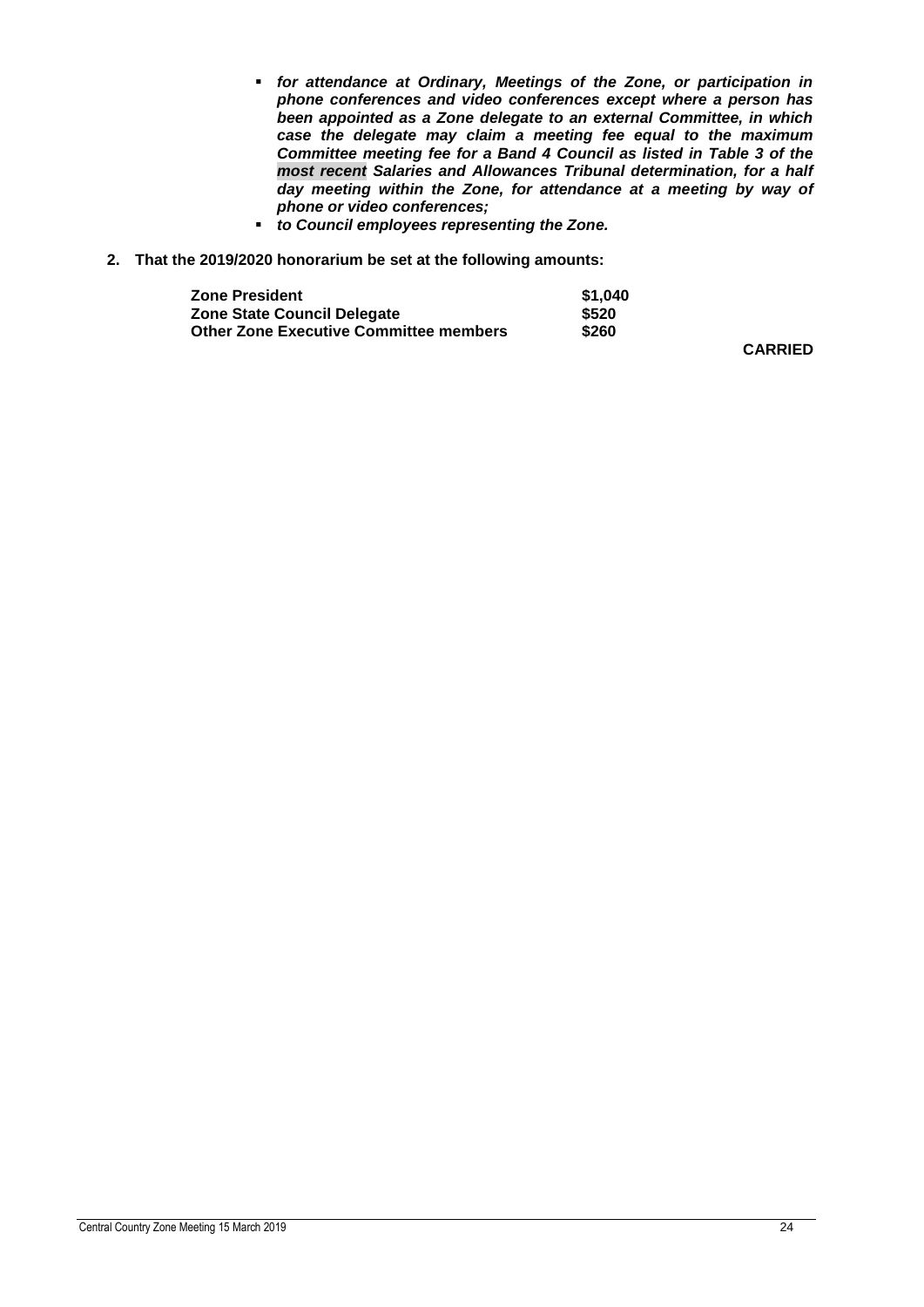## <span id="page-25-0"></span>**9.0 ZONE REPORTS**

#### <span id="page-25-1"></span>**9.1 Zone President's Report**

Cr Mark Conley

#### <span id="page-25-2"></span>**9.2 Local Government Agricultural Freight Group**

Cr Katrina Crute

The meeting scheduled for Friday 8 February 2019 was cancelled and as a consequence there has been no meeting since the last Zone Meeting.

#### <span id="page-25-3"></span>**9.3 Great Southern District Emergency Management Committee (DEMC)**

President Ballard

#### <span id="page-25-4"></span>**9.4 Wheatbelt South Regional Road Group**

Cr Katrina Crute, Chair of Wheatbelt South Regional Road Group

There has been no meeting since the last Zone Meeting.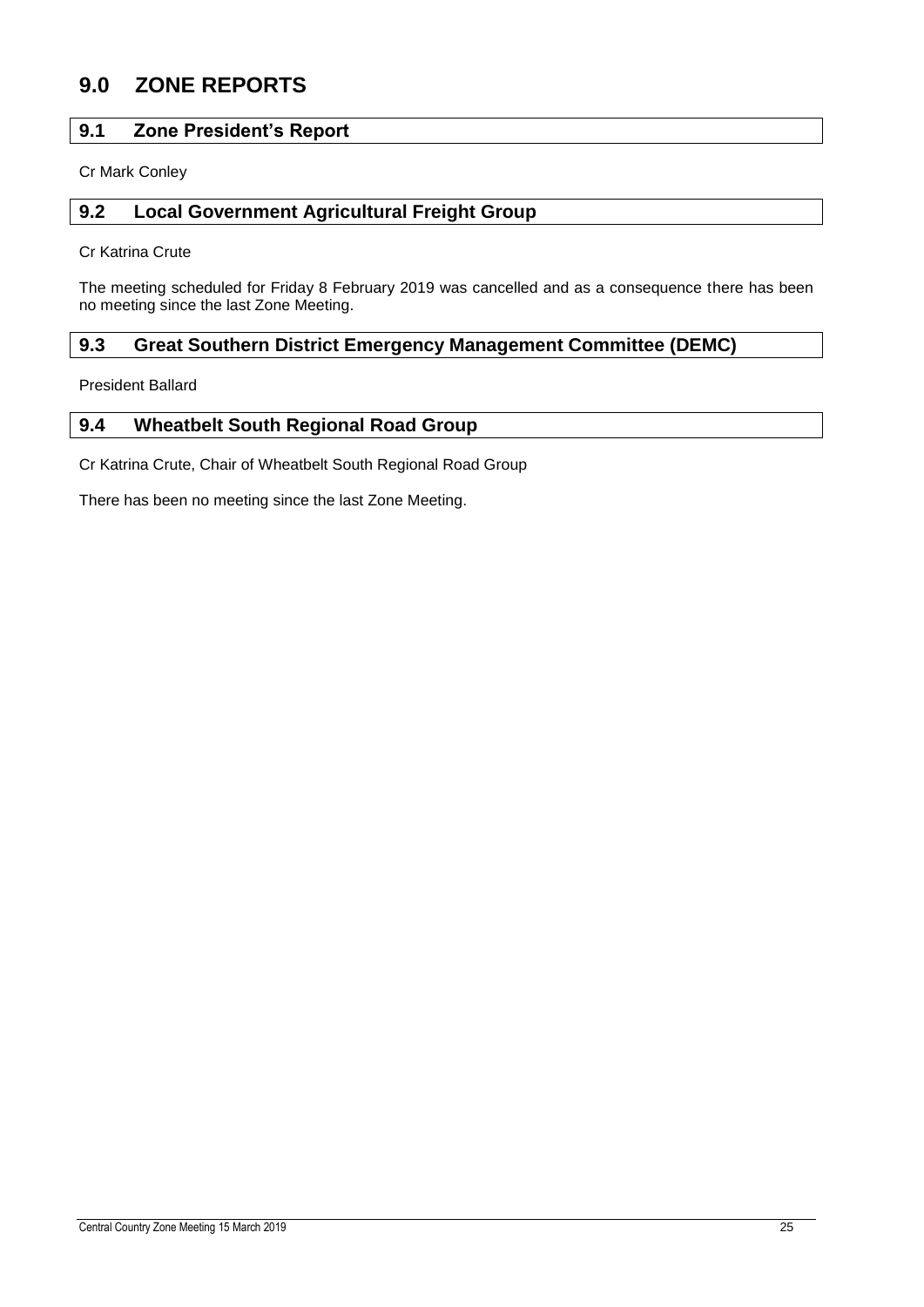## <span id="page-26-0"></span>**10.0 ZONE BUSINESS - MEMBER COUNCIL MATTERS**

#### <span id="page-26-1"></span>**10.1 Matters for Noting (Attachments)**

#### **Draft Heritage Regulations (Attachment)**

Minister for Local Government; Heritage; Culture and the Arts media release of 5 March 2019 is attached.

WALGA has been supporting the Department of Planning, Lands and Heritage in the final stages of consultation that will support the implementation of the Heritage Act 2018. This process will take submissions on an initial set of regulations to accompany the Act; develop guidelines for local heritage surveys; and seek expressions of interest for a new Heritage Council, which will be appointed once the new Act is proclaimed. Local government input to the consultation process is strongly encouraged, with submissions via the on line portal taken until 3 May 2019. Further information can be found at [www.stateheritage.wa.gov.au](http://www.stateheritage.wa.gov.au/) .

#### **Minister for Environment - Waste Levy (Attachment)**

Minister for Environment media release of 6 March 2019 is attached.

A media release outlining the decision by the State Government to not increase the Waste Levy for 2019/2020.

#### **RECOMMENDATION:**

That the matters listed for noting be received.

**RESOLUTION: Moved: Cr Blight Seconded: Cr Ball**

**That the matters listed for noting be received, with the Executive Officer seeking some clarification from WALGA on the potential extension of the levy charge to non-metropolitan areas.**

**CARRIED**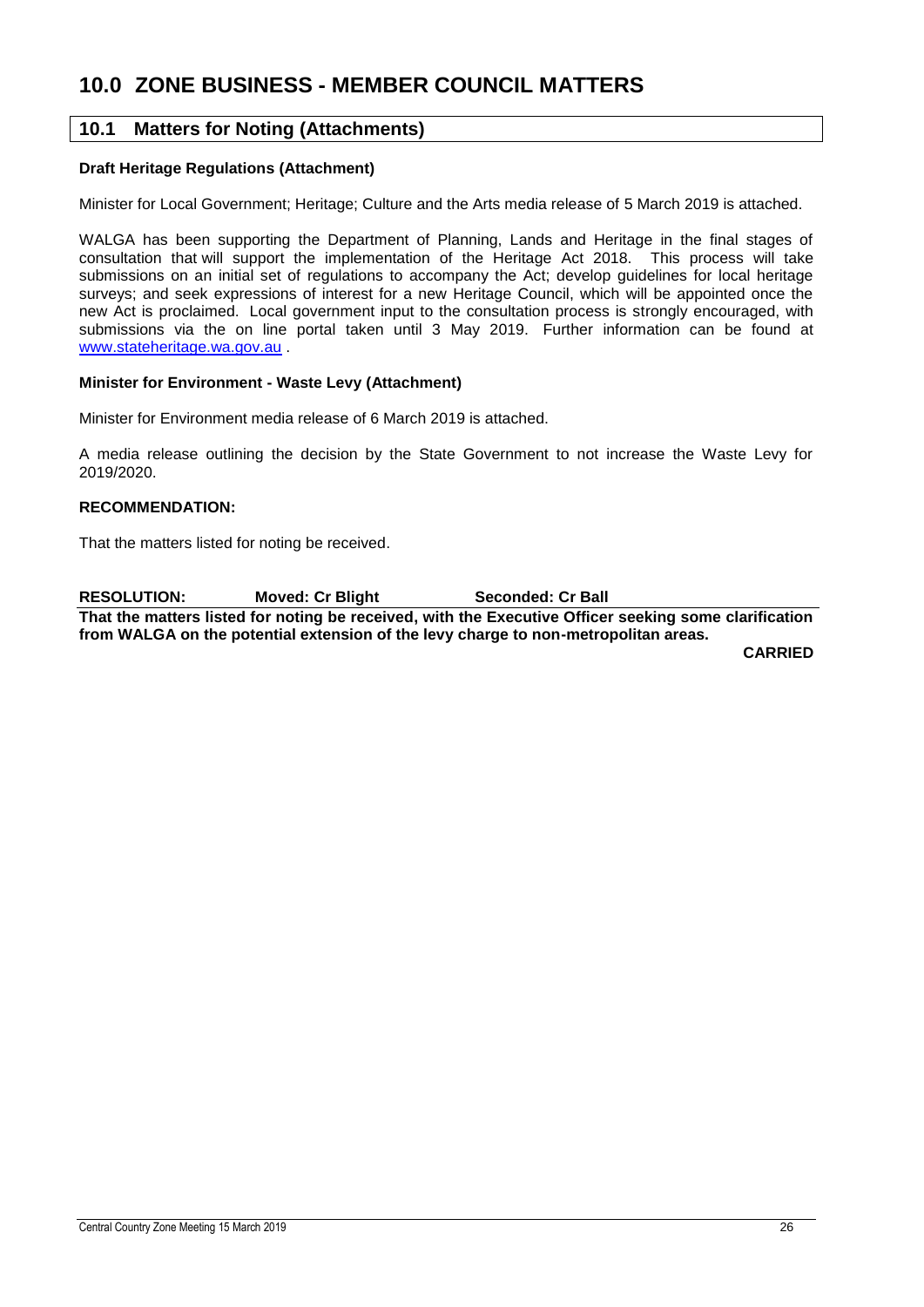#### <span id="page-27-0"></span>**10.2 Review of** *Local Government Act 1995* **Central Country Zone Position (Attachment)**

| <b>Reporting Officer:</b> | <b>Bruce Wittber, Executive Officer</b>                                      |
|---------------------------|------------------------------------------------------------------------------|
| Disclosure of Interest:   | Nil                                                                          |
| Date:                     | 6 March 2019                                                                 |
| <b>Attachments:</b>       | Central Country Zone Local Government Act Review Working Group's<br>Response |

#### **Background:**

At the Zone Meeting on Friday 31 August 2018 it was agreed as per the below resolution to establish a Working Group to assist the Zone with the Local Government Act Review:

| RESOLUTION: | Moved: Cr Hunt                                                                             | Seconded: Cr Baker                                                                       |  |
|-------------|--------------------------------------------------------------------------------------------|------------------------------------------------------------------------------------------|--|
| That:       |                                                                                            |                                                                                          |  |
|             |                                                                                            | 1. A Working Group of elected members and officers (CEOs) be formed by the Central       |  |
|             | Country Zone to review in detail proposed changes applicable to (but not limited to) those |                                                                                          |  |
|             |                                                                                            | issues listed in Local Government Act Phase 2 review with recommendations and a draft    |  |
|             |                                                                                            | submission being presented back to the Central Country Zone for its consideration at its |  |

*meeting on Friday 30 November 2018; and 2. The Working Group be formed at the Central Country Zone meeting on Friday 31 August 2018*

*CARRIED*

The Zone further resolved in relation to the membership of the Working Group:

*RESOLUTION: Moved: Cr Watkins Seconded: Cr Kilpatrick That Cr Mark Conley, Cr Phillip Blight, Cr Katrina Crute, Cr Brett McGuinness, Ms Natalie Manton, Mr Mark Hook, Cr Julie Russell, Mr Matthew Gilfellon, Cr Ian Turton and Ms Denise Gobbart be appointed to the Local Government Act Phase 2 Working Party.*

*CARRIED*

The goal of the Working Group's deliberation was to consider all the discussion papers and to then formulate a submission or Zone position that can be provided in a submission to both the DLGSC and WAI GA

The Working Group met on Tuesday 30 October 2018 and the outcome of that meeting was considered by the Zone at its meeting on Friday 30 November 2018.

The Working Group met again on Wednesday 6 February 2019.

#### **Executive Officer Comment:**

At the meeting on Wednesday 6 February 2019 the Working Party "worked" through the Department of Local Government, Sport and Cultural Industries, Discussion Papers covering the following topics:

The final six discussion papers relate to the following topics:

#### **Smart**

- Administrative efficiencies
- $\triangleright$  Local laws
	- Council meetings
- $\triangleright$  Interventions
- **Inclusive**
	- $\triangleright$  Community consultation and engagement
	- $\triangleright$  Integrated Planning and Reporting
	- $\triangleright$  Complaints management
	- $\triangleright$  Elections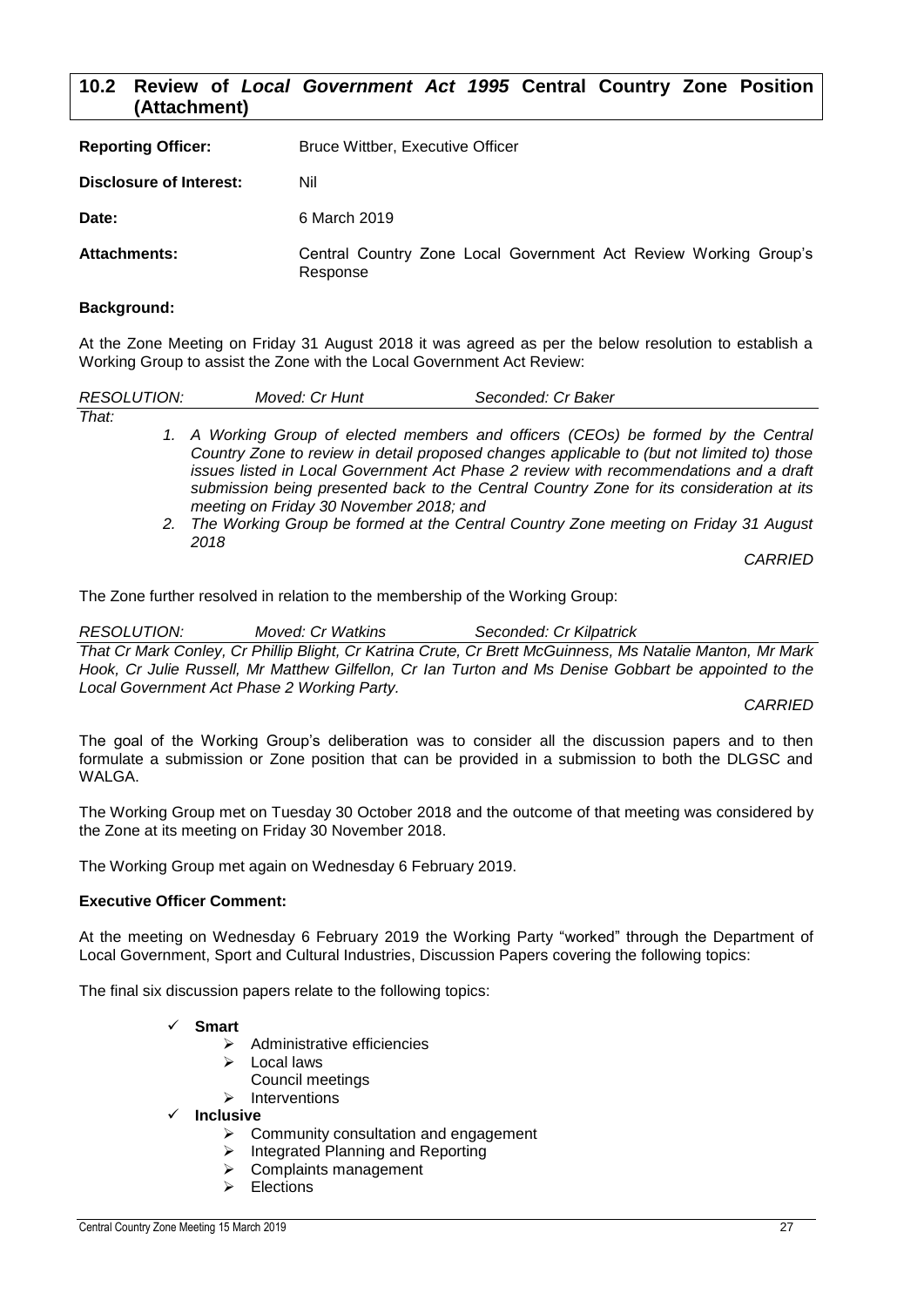Details of the Working Group's response to the questions on administrative efficiencies, local laws, council meetings, interventions, community consultation and engagement, Integrated Planning and Reporting, complaints management and elections are outlined on the attached Working Group Response.

Recognising that WALGA was preparing its report to the State Council on the Local Government Act Review the outcome of the Working Group's Meeting on 6 February 2019 was provided to WALGA as a draft, subject to endorsement at this meeting.

#### **RECOMMENDATION:**

That the Draft Response prepared by the Local Government Act Review Working Group in respect to administrative efficiencies, local laws, council meetings, interventions, community consultation and engagement, Integrated Planning and Reporting, complaints management and elections, as attached, be endorsed and submitted to the Department of Local Government, Sport and Cultural Industries and WALGA as the Central Country Zone's position.

This matter was dealt with prior to Agenda Item 7.3 but is recorded in numeric order.

#### **RESOLUTION: Moved: Cr Walker Seconded: Cr Turton**

**That the Draft Response prepared by the Local Government Act Review Working Group in respect to administrative efficiencies, local laws, council meetings, interventions, community consultation and engagement, integrated planning and reporting, complaints management and elections, as attached, be endorsed and submitted to the Department of Local Government, Sport and Cultural Industries and WALGA as the Central Country Zone's position**.

**CARRIED**

The meeting returned to Agenda Item 7.3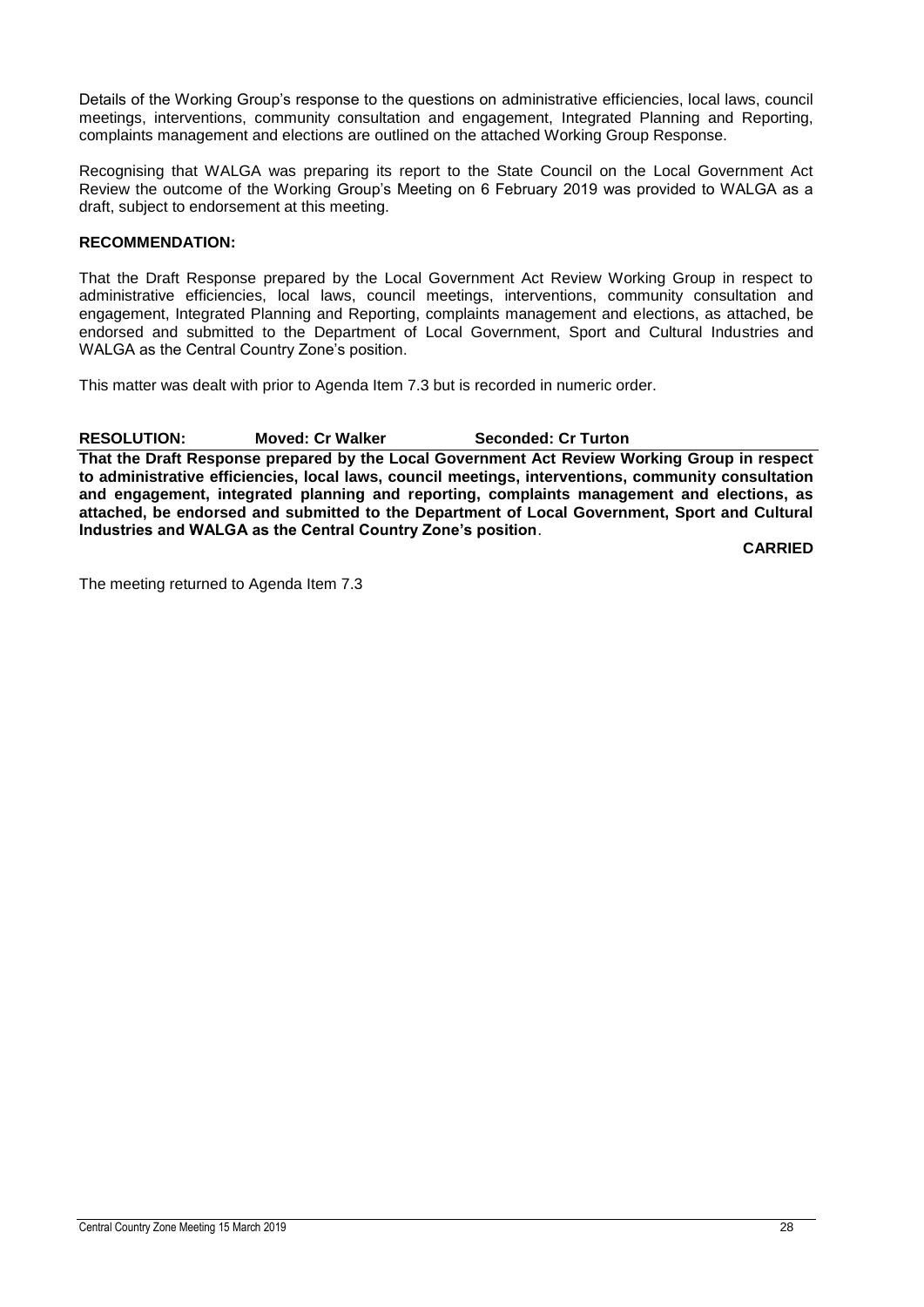#### <span id="page-29-0"></span>**10.3 Partnering Agreement for the Provision of Mutual Aid for Recovery during Emergencies – Shire of Wagin (Attachment)**

| <b>Reporting Officer:</b> | Peter Webster, CEO Shire of Wagin<br>Bruce Wittber, Executive Officer                                              |
|---------------------------|--------------------------------------------------------------------------------------------------------------------|
| Disclosure of Interest:   | Nil                                                                                                                |
| Date:                     | 6 March 2019                                                                                                       |
| <b>Attachments:</b>       | Draft Memorandum of Understanding for the Provision of Mutual Aid<br>during Emergencies and Post Incident Recovery |

#### **Background**

The Shire of Wagin, following a meeting with Department of Fire and Emergencies, has suggested that local governments in the area should have a Memorandum of Understanding for the Provision of Mutual Aid during Emergencies and Post Incident Recovery (MOU).

The Shire obtained a copy of an MOU involving the Cities of Mandurah and Rockingham and the Shire of Murray a copy of which is attached to this agenda.

#### **Executive Officer Comment:**

Whilst the "example" MOU will need to be revised to suit the Central Country Zone's needs it however forms a good basis to commence discussion by Member Councils. In addition, the Executive Officer has also been made aware of a similar MOU entered into in August 2018, by the Member Councils of the South West Country Zone.

In submitting this matter for consideration, it is not known whether Member Councils are already in an existing MOU or whether the size of the Zone may be a deterrent from entering in to such a mutual arrangement.

Recognising that some Member Councils may be unfamiliar with the concept it may be appropriate to refer the suggestion to all Member Councils for comment and further consideration at the next in-person Zone meeting on 24 May 2019.

#### **RECOMMENDATION:**

That the concept of a Memorandum of Understanding for the Provision of Mutual Aid during Emergencies and Post Incident Recovery be referred to Member Councils for comment and the matter be listed for consideration at the next in-person Zone meeting on Friday 24 May 2019.

**RESOLUTION: Moved: Cr Blight Seconded: Cr Ball That the concept of a Memorandum of Understanding for the Provision of Mutual Aid during Emergencies and Post Incident Recovery be referred to Member Councils for comment and the matter be listed for consideration at the next in-person Zone meeting on Friday 30 August 2019. CARRIED**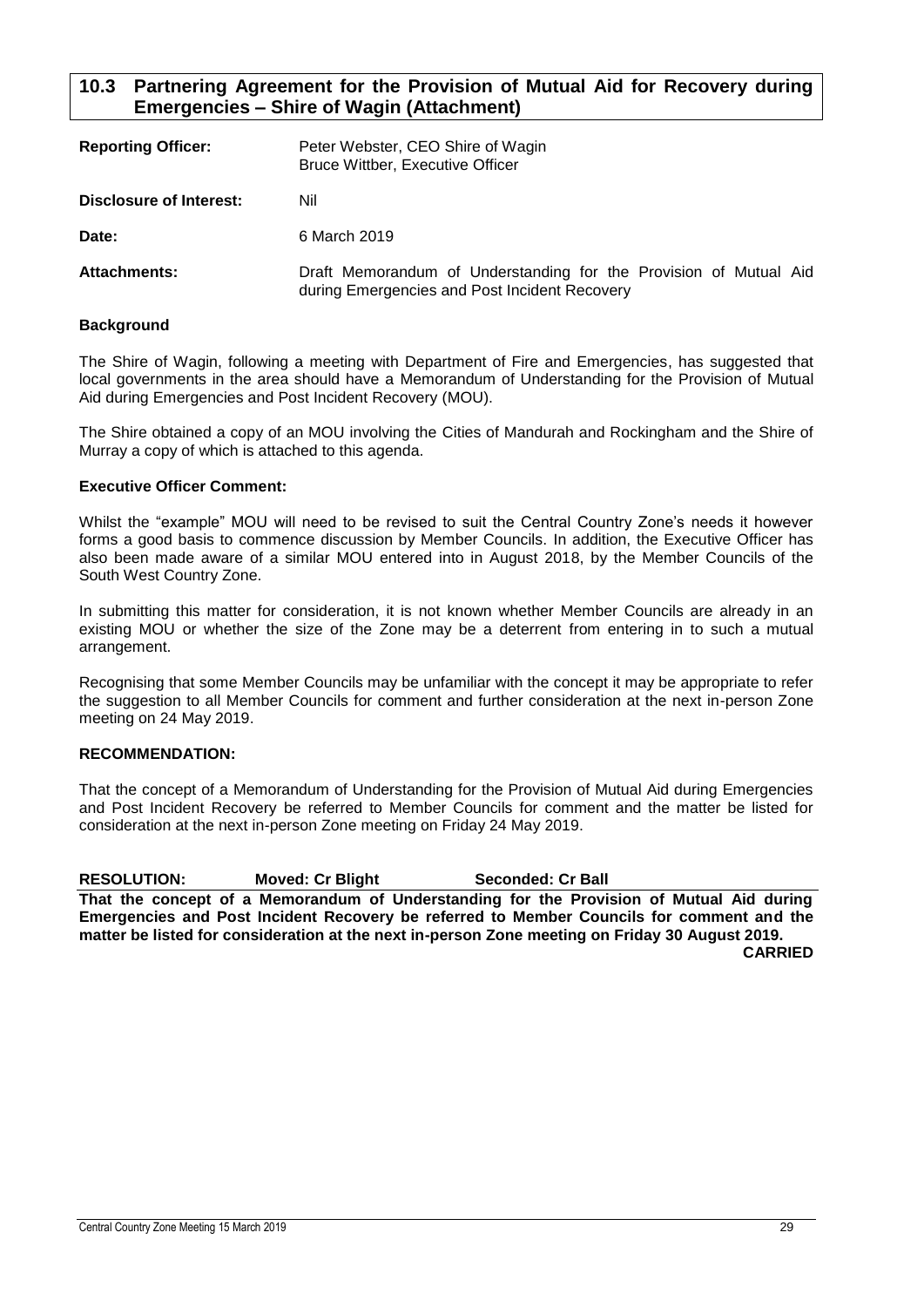## <span id="page-30-0"></span>**11.0 ZONE BUSINESS - OTHER BUSINESS/URGENT BUSINESS**

Nil

## <span id="page-30-1"></span>**12.0 ZONE BUSINESS - EMERGING ISSUES**

*(The intent of the item is to enable Member Councils to bring to the attention of the delegates a matter that is developing. It is proposed that the matter will be tabled for discussion but not decision and then enable Member Councils to take the information away and consider an outcome for possible consideration at the next Zone meeting.)*

#### <span id="page-30-2"></span>**12.1 Induction before Nomination – Shire of Wagin**

The Shire of Wagin referred to the inclusion in clause 15 of the *Local Government Legislation Amendment Bill 2019* of the requirement for "*all candidates to complete an online induction prior to nominating for election*" and sought some clarification on what is meant by the induction and what process is going to be used if a person nominating has not completed the induction course.

The Executive Officer indicated that he would follow the matter up.

### <span id="page-30-3"></span>**13.0 MEMBERS OF PARLIAMENT**

Nil

## <span id="page-30-4"></span>**14.0 OTHER REPRESENTATIVES REPORTS**

#### <span id="page-30-5"></span>**14.1 Department of Local Government, Sport and Cultural Industries**

Ms Geneveve Giumelli, Senior Legislation and Strategy Officer

A copy of the March Update Report is attached to the Minutes.

#### <span id="page-30-6"></span>**14.2 Wheatbelt Development Commission**

Ms Pip Kirby

#### <span id="page-30-7"></span>**14.3 Regional Development Australia (RDA) Wheatbelt (Attachment)**

Ms Mandy Walker, Director Regional Development,

Presenting Zone Update Report March 2019

#### <span id="page-30-8"></span>**14.4 Main Roads WA**

Mr Craig Manton, Regional Manager, Wheatbelt Region Ms Louise Adamson, Operations Manager, Central Wheatbelt Region

## <span id="page-30-9"></span>**15.0 DATE, TIME AND PLACE OF NEXT MEETING**

Friday 3 May 2019 – Teleconference (WALGA Business only) Friday 24 May 2019 – Shire of Beverley